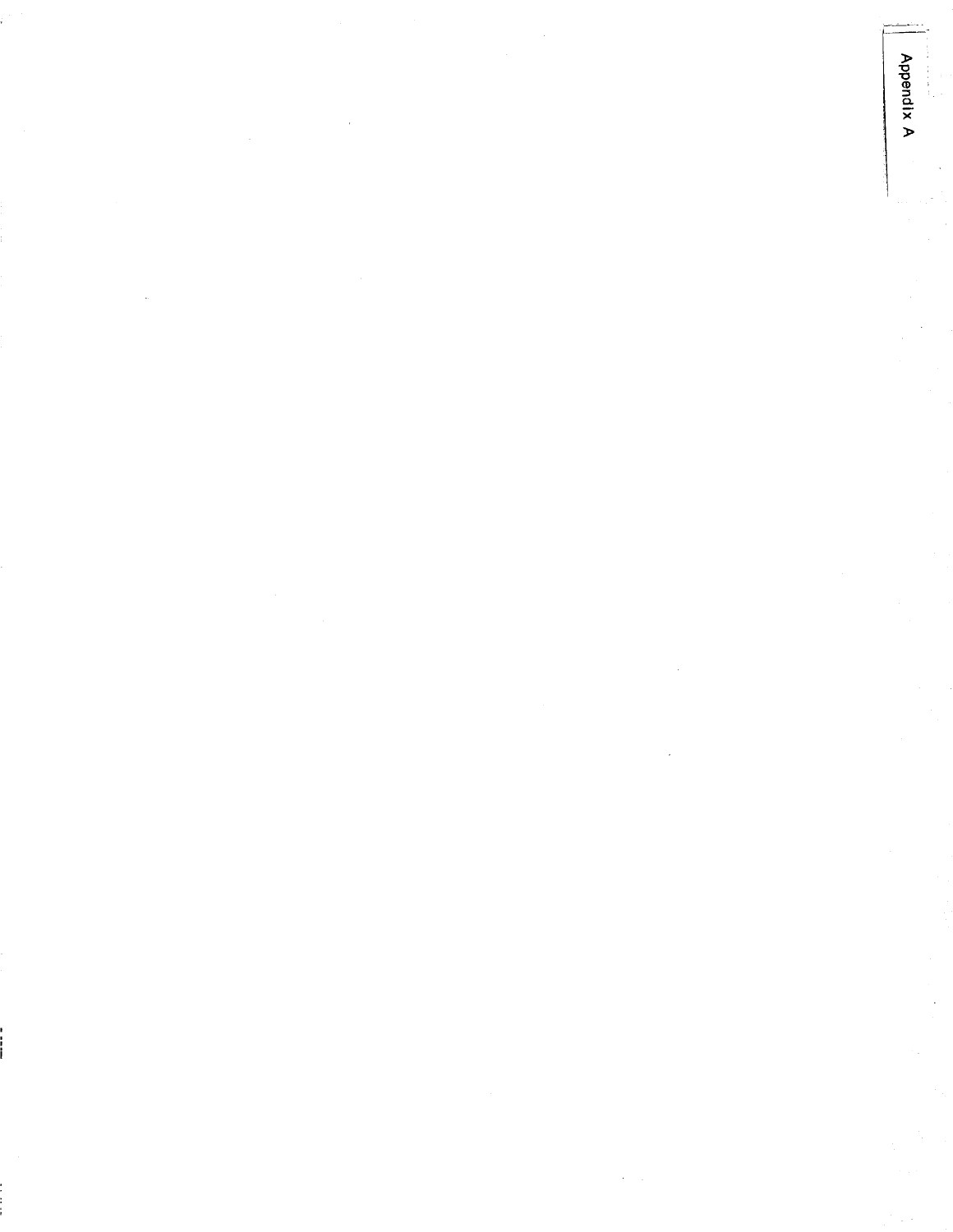### APPENDIX A

## EXPLANATION OF MAPS AND PLANS 1.

## LOCATION MAP - PLATE 1

This is a comprehensive map of the areas that will orient the numbers indicated on the Flow Data Charts interested reader of this report with the

general location of the Dents Run Watershed area.

### 2. GEOLOGIC SECTION LINE - PLATE 2

This map shows the cross-sectional Area A to B at which the geologic section was taken.

## 3. GEOLOGICAL STRUCTURE MAP - PLATE 3

This map shows the areas of the different formations contained in the watershed and the contour lines at the base of the Mercer Coal which indicates the dip to the Caledonia-Pine Creek Syncline.

### 4. RAIN GAGE STATIONS - PLATE 4

This map shows the approximate location of rain gage stations. Rain gages were set in an attempt to briefly correlate rainfall, runoff and sub-surface drainage.

### 5. SUB-REGIONAL AREA WATERSHED MAP - PLATE 5

This map is a reproduction of the base map to show the total watershed and sub-regional watershed areas. Also, this map indicates private land and lands presently in the Pennsylvania Elk State Forest.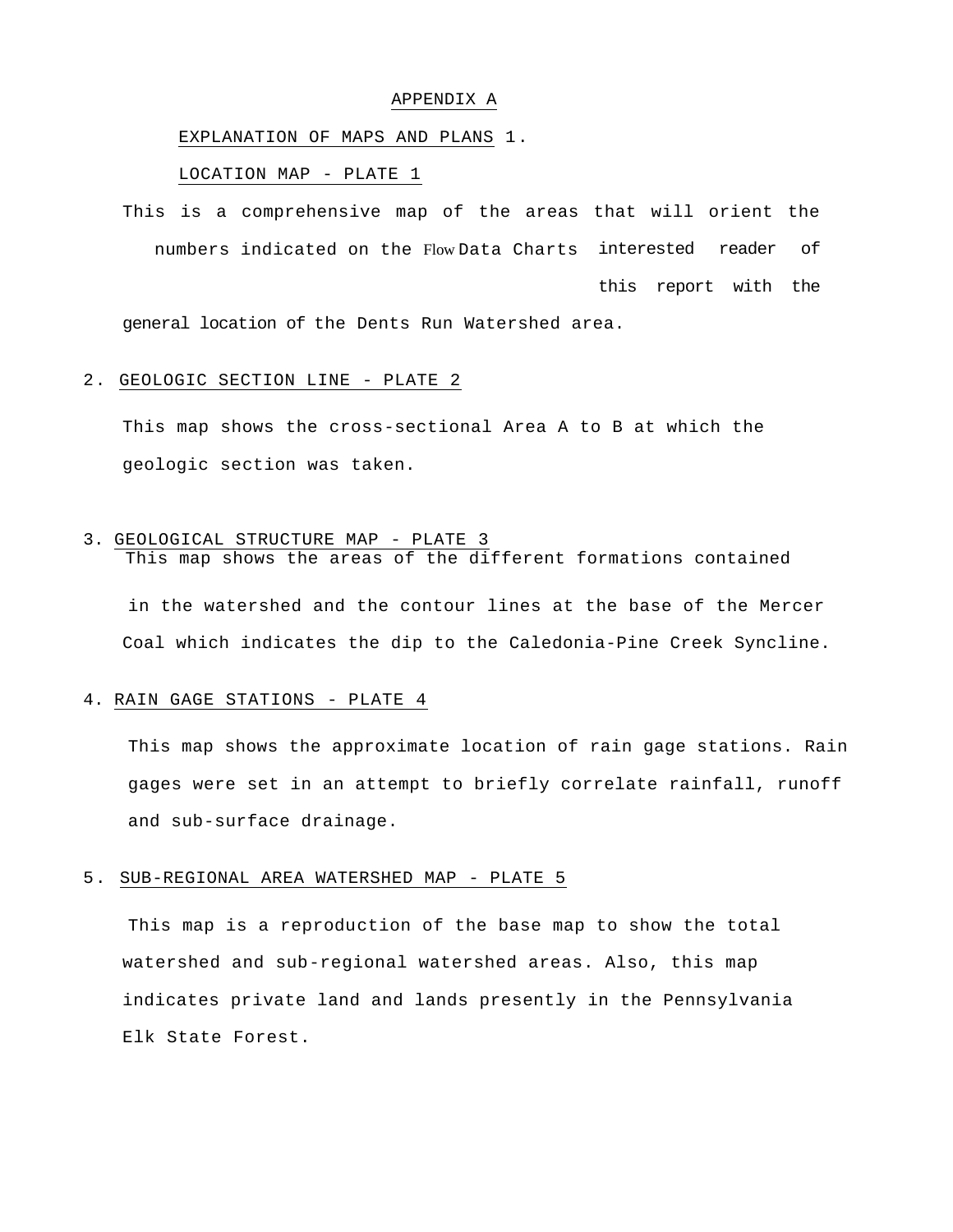6. WEIR LOCATIONS AND SAMPLING PO INTS - PLATE 6 This is a general area map with the total watershed outlined and showing the approximate weir locations and their identification number. The identification number corresponds to the

Charts. The sampling points were chosen with respect to cross sections, uniformity of stream bottom and overall flows, accessibility and nearness to the confluence of merging streams.

## 7. MAJOR POLLUTION FLOWS - PLATE 7

This plan indicates the sub-regional tributaries that have a high pollution content and the streams.

## 8. DEEP MINE OPENINGS AND MINE REFUSE PILES - PLATE 8

This map shows the deep mines and mine refuse piles that were analysed in this study. Each pollution source has been given an identification number that corresponds to all Data Sheets included in this report.

## 9. STRIP MINE MAP - PLATE 9

This map shows the area of inactive and active strip mines contained within the watershed. The different areas have been assigned identification letters to delineate the different areas.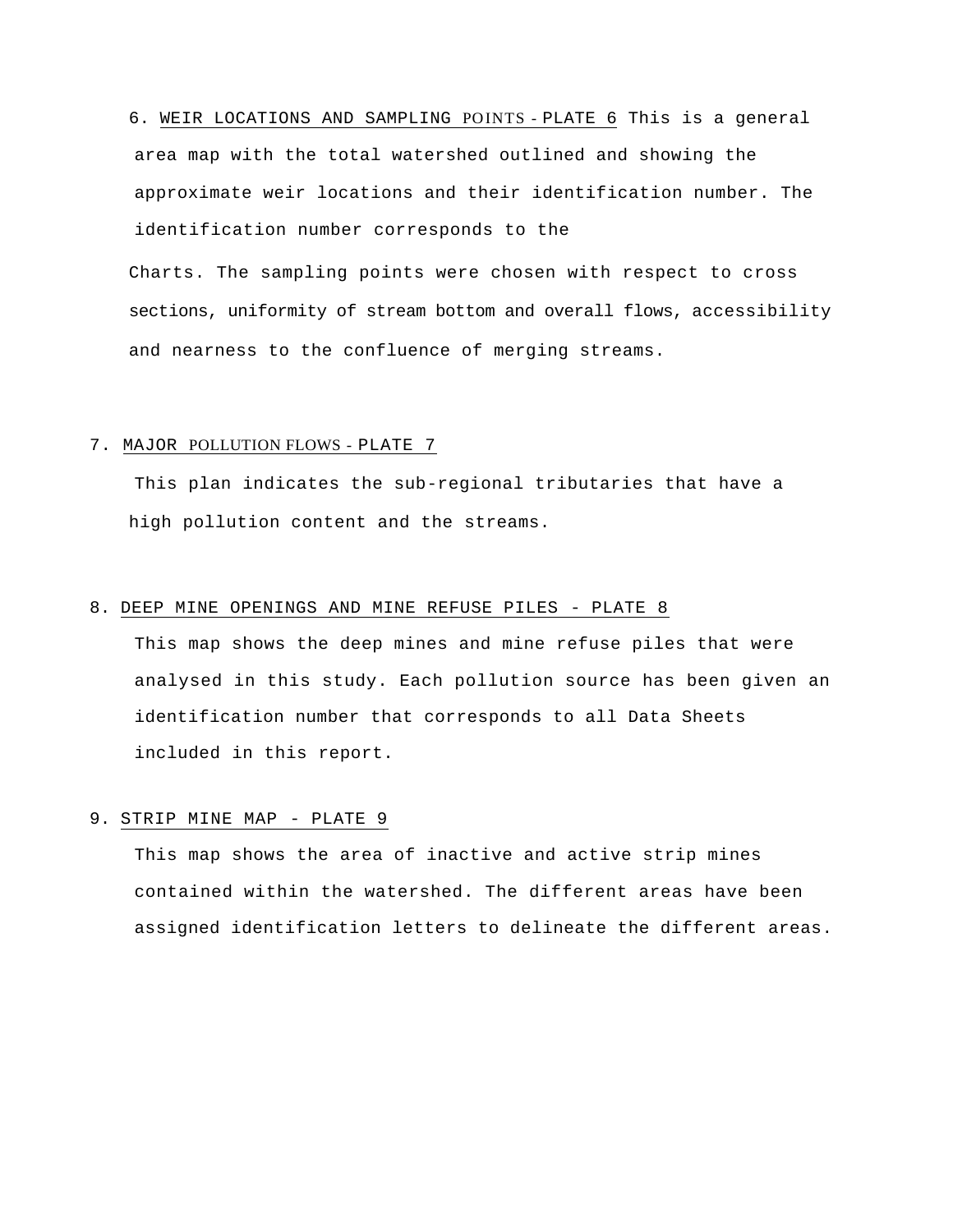### 10. GAS WELL LOCATION AND DISTRIBUTION LINES - PLATE 10

This map shows, the approximate location of gas wells and distribution lines that have been drilled within the watershed area. Information for this map was provided by the Consolidate Gas Company and Pennsylvania Department of Forest and Waters.

## 11. GENERAL MAP OF DENTS RUN COAL FIELD - PLATE 11

Location of coal fields within the Dents Run Watershed along with location of old deep mines, strip mines and active strip mines are shown on this map.

### 12. CLARION COAL (TYPE A) CONTOUR MAP - PLATE 11A

The crop line of the Clarion Coal (Type A) layer as described and shown in the Geologic Section and Generalized Stratigraphic Section.

## 13. LAND OWNERSHIP MAP - PLATE 12

Owners of record or reputed owners of land within the Dents Run Watershed appear on this map.

### 14. INDEX MAP - PLATE 13

The index map is a composite of Plates 1, 6, 7, 8 and 9 to a larger scale.

## 15. GENERALIZED STRATIGRAPHIC SECTION - FIGURE 1

This graph shows a generalized columnar section of the exposed rocks in the watershed as found in the Allegheny, Pottsville, Pocono, Oswayo and Catskill formations.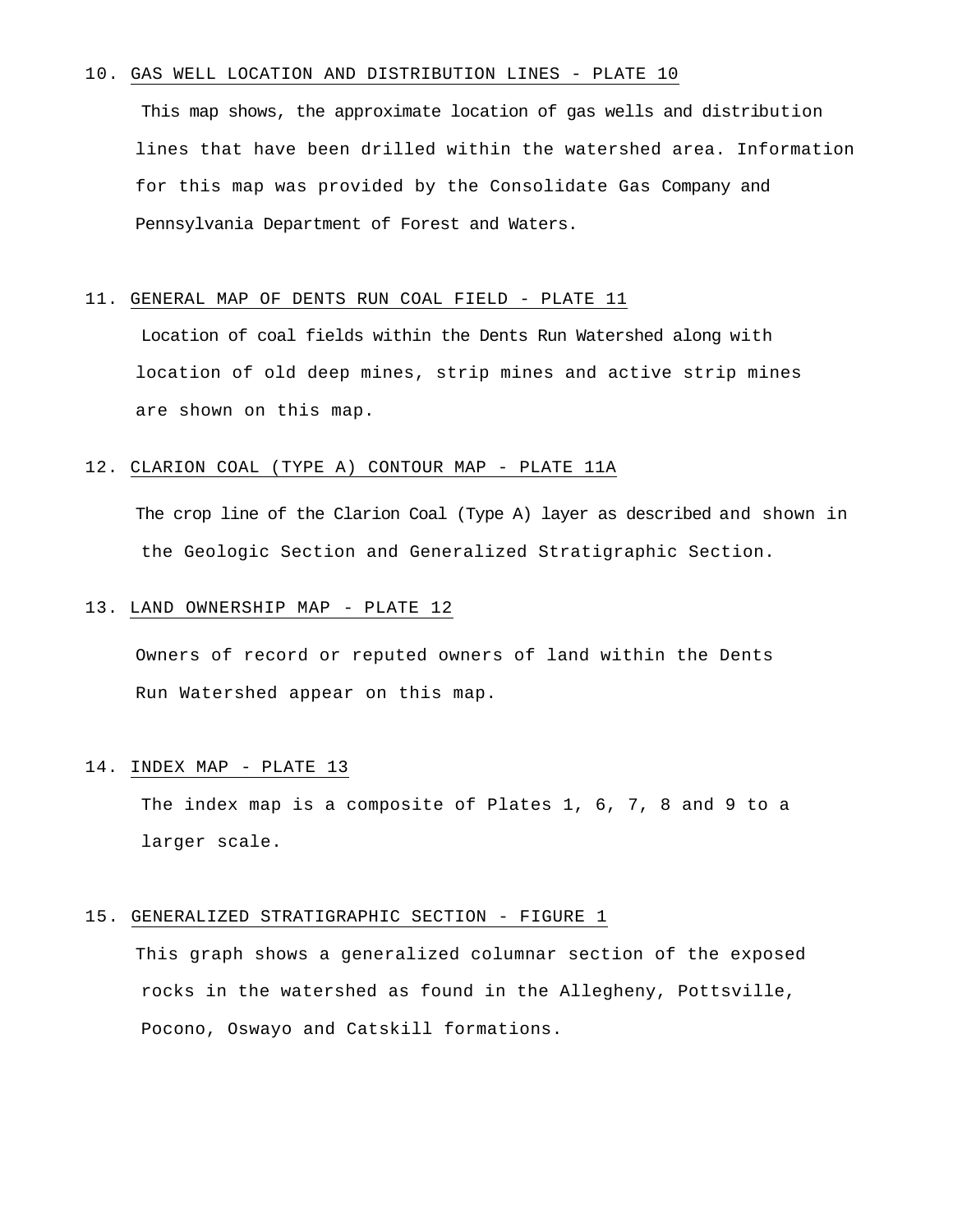## 16. GEOLOGIC SECTION - FIGURE 2

The geologic section is representative of the stratigraphy of the watershed through AB. Information was compiled from boring logs of gas wells, aerial photography and test pits information and geologic reports.

## 17. RAINFALL CHART - FIGURE 3

This graph is representative of the average rainfall over an eleven year period from January 1961 to December 1971. The total rainfall for each month is plotted respective to the average for that month. The area colored black is the above average rainfall for that month.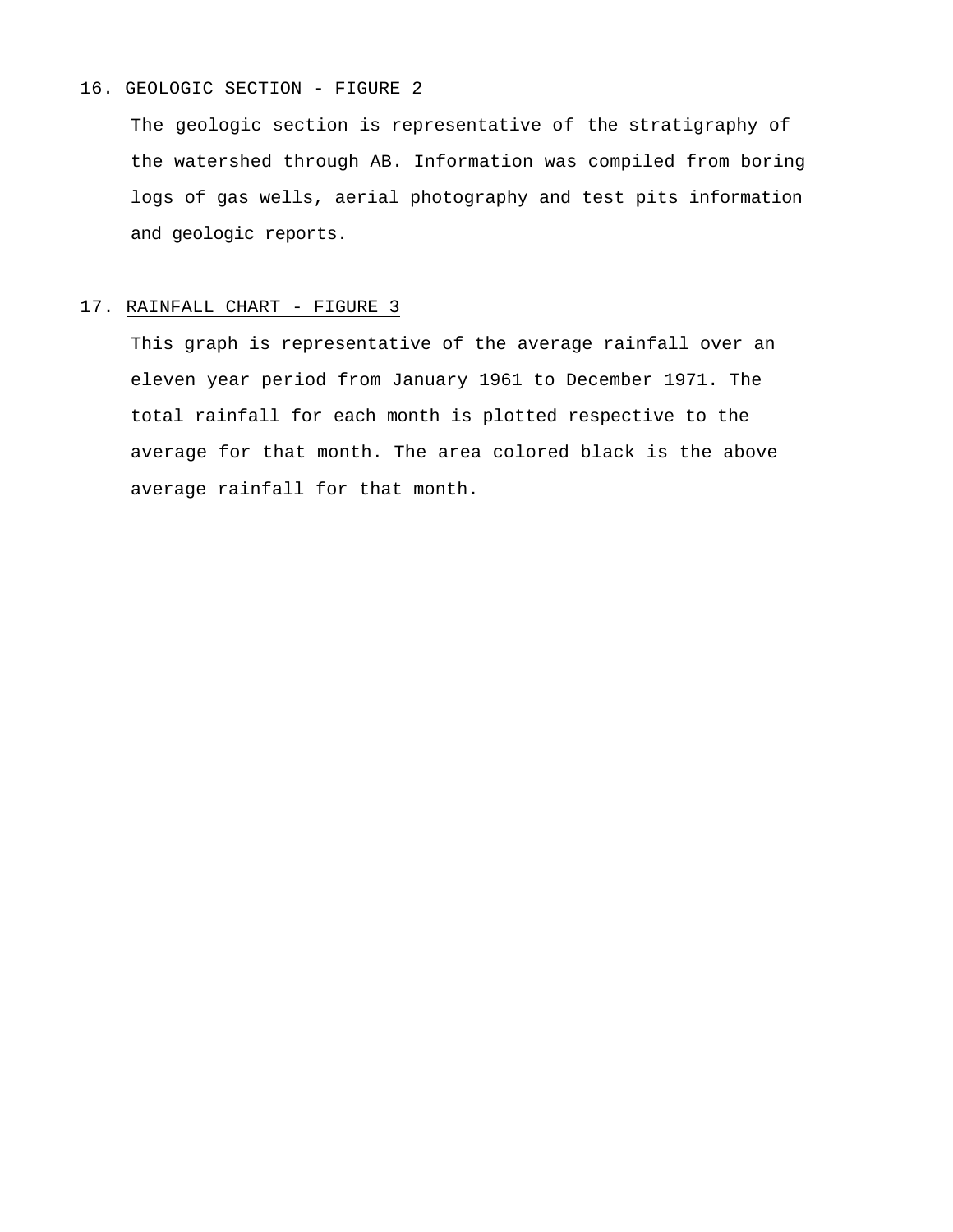

 $AA - 5$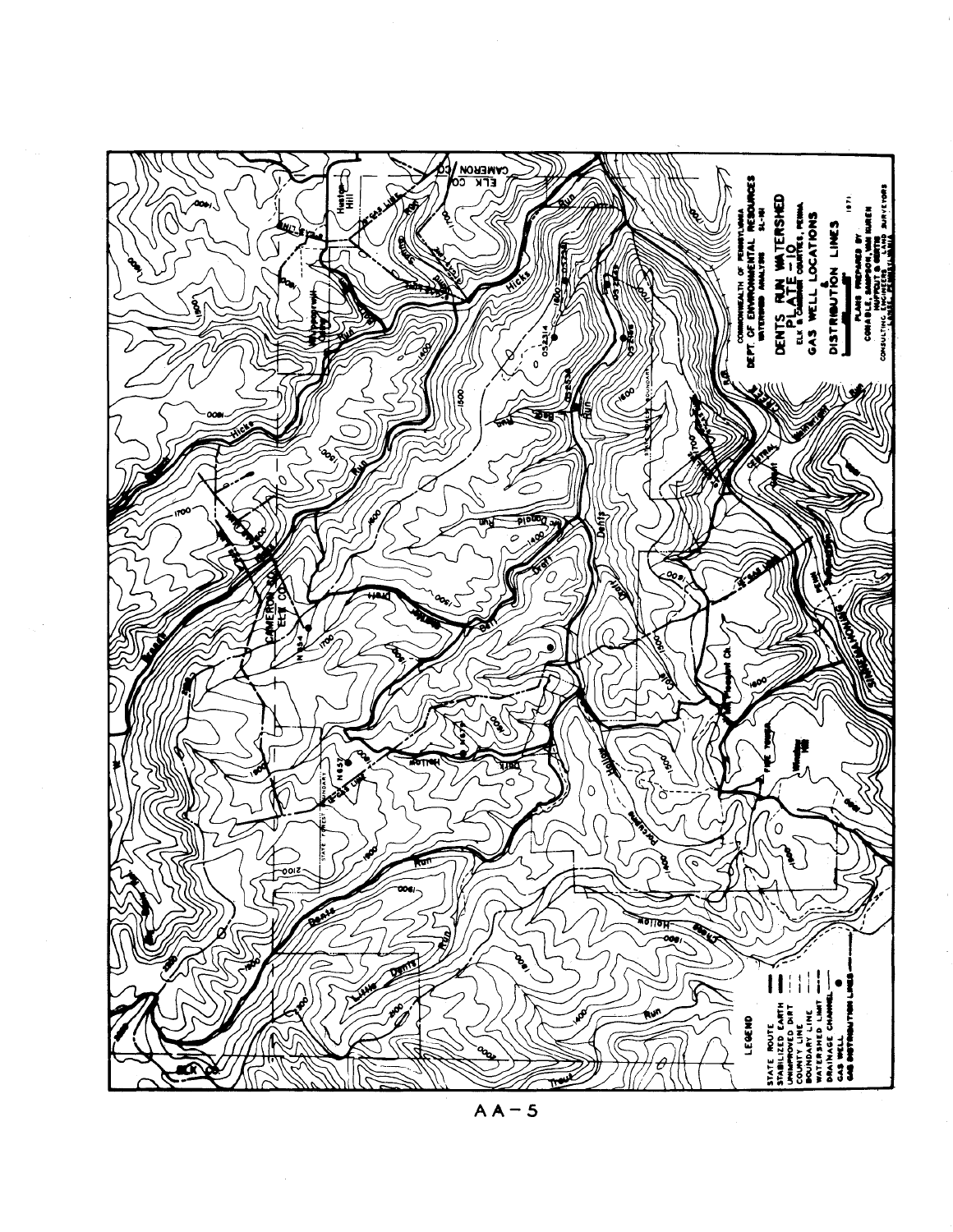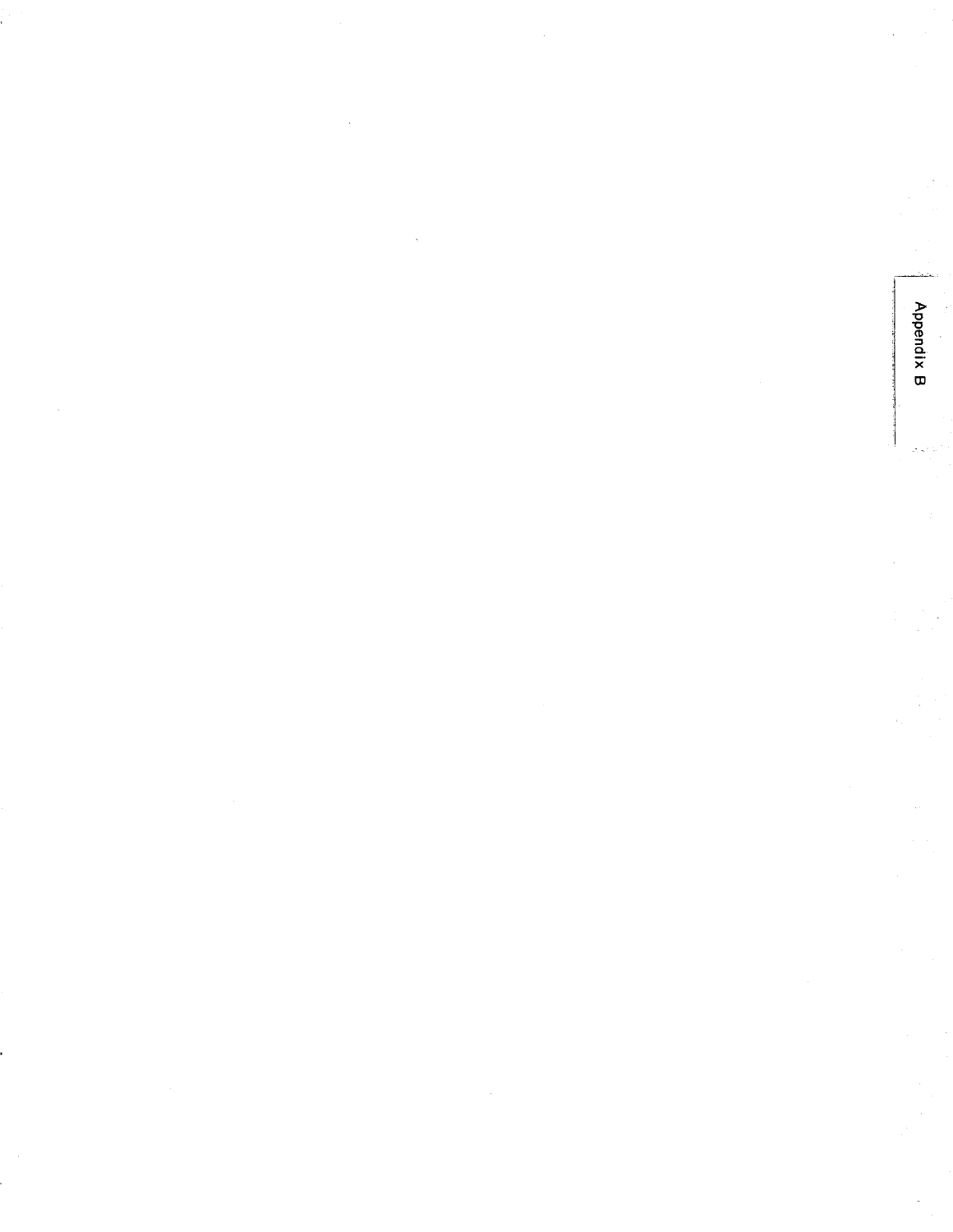### A. EXPLANATION OF INDEXES, CHARTS AND DATA SHEETS 1.

### PRIORITY INDEX:

The Priority Number assigned to each pollution source is based on the amount of abatement of acid mine drainage for the Dents Run Watershed to be realized if the recommended reclamation project is performed. Pollution can best be remedied by solving the problems in the order of the Priority Index. In establishing the acid load contribution for the various sources, the estimated contribution from adjacent strip mine workings has been added to that determined by

actual measurement for each source listed elsewhere since the recommendation for abatement of pollution from all sources involves total reclamation of all strip mine workings.

## 2. QUICK START INDEX:

The Quick Start Index has assigned a priority to pollution sources that will eliminate 31% of the total pollution contributed to Dents Run (3,898 lbs/day) if these pollution sources are abated based on average acid load in lbs/day contributed by these sources. It has been developed with the view of achieving the most pollution elimination in the shortest period of time for the estimated cost. Many of the work areas involved are located on private lands, and therefore an access or right of way entry problem may exist and must be resolved prior to commencement of the Quick Start Program. Two of the major pollution sources, 107 and 108, are not included in the Quick Start program due to their proximity to an active strip mine operation on private lands.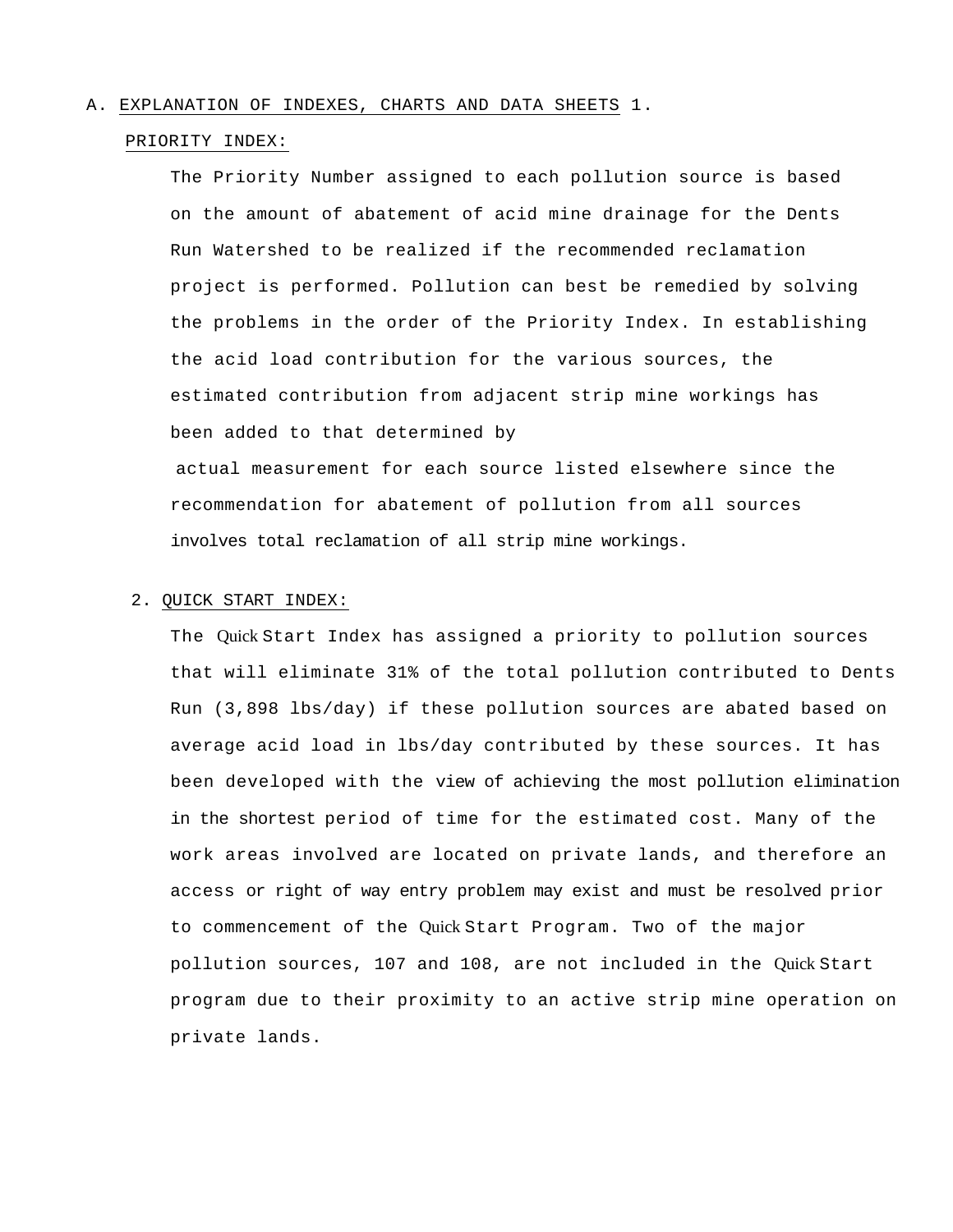## PRIORITY NUMBER INDEX

| PRIORITY#      | SOURCE# | SUB-WATERSHED    | DESCRIPTION OF SOURCE |
|----------------|---------|------------------|-----------------------|
| 1              | 107     | Porcupine Hollow | Strip Mine Discharge  |
| $\overline{2}$ | 108     | Porcupine Hollow | Deep Mine Discharge   |
| 3              | 109     | Porcupine Hollow | Deep Mine DIscharge   |
| 4              | 103     | Porcupine Hollow | Deep Mine Discharge   |
| 5              | 101&102 | Porcupine Hollow | Deep Mine Discharge   |
| 6              | 124     | Cole Draft       | Strip Mine Workings   |
| 7              | 112     | Porcupine Hollow | Deep Mine Discharge   |
| 8              | 113     | Porcupine Hollow | Deep Mine Discharge   |
| 9              | 110     | Dents Run        | Deep Mine Discharge   |
| 10             | 123     | Cole Draft       | Strip Mine Workings   |
| 11             | 114     | Dents Run        | Mine Refuse Dump      |
| 12             | 122     | Porcupine Hollow | Mine Refuse Dump      |
| 13             | 111     | Dents Run        | Deep Mine Discharge   |
| 14             | 104     | Porcine Hollow   | Deep Mine Discharge   |
| 15             | 106     | Porcupine Hollow | Deep Mine Discharge   |
| 16             | 118     | Porcupine Hollow | Mine Refuse Dump      |
| 17             | 117     | Porcupine Hollow | Mine Refuse Dump      |
| 18             | 120     | Porcupine Hollow | Mine Refuse Dump      |
| 19             | 105     | Porcupine Hollow | Deep Mine Discharge   |
| 20             | 119     | Porcupine Hollow | Mine Refuse Dump      |
| 21             | 116     | Porcupine Hollow | Mine Refuse Dump      |
| 22             | 115     | Porcupine Hollow | Mine Refuse Dump      |
| 23             | 121     | Porcupine Hollow | Mine Refuse Dump      |
| 24             | 125     | Porcupine Hollow | Strip Mine Workings   |

Priority Listing is based on the percentage of the average daily acid load contributed to Dents Run in decreasing order by sources.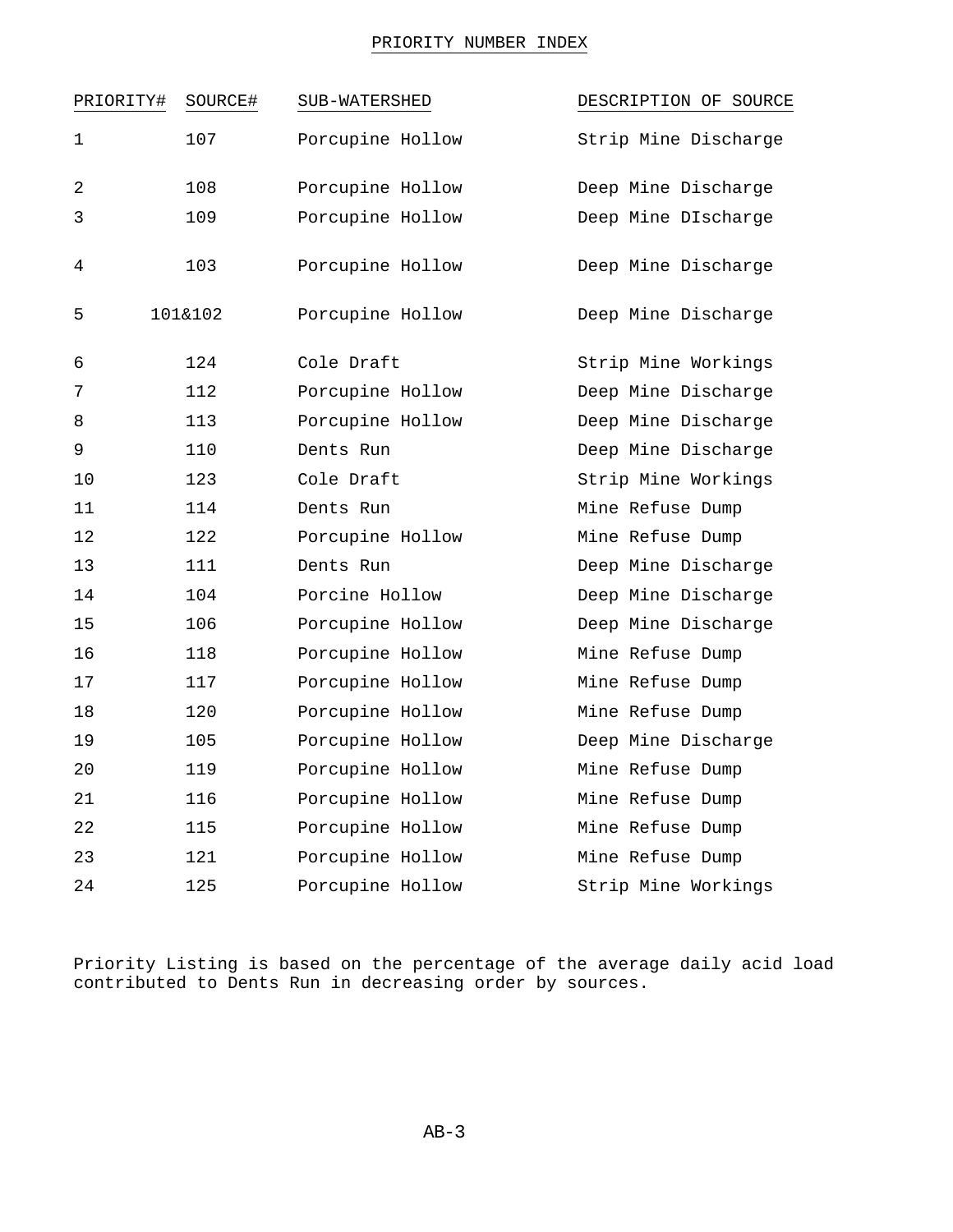## QUICK START PRIORITY INDEX

| PRIORITY#      | SOURCE# | SUB-WATERSHED    | SOURCE DESCRIPTION    |
|----------------|---------|------------------|-----------------------|
| $\mathbf{1}$   | 109     | Porcupine Hollow | Deep Mine Discharge   |
| $\overline{2}$ | 103     | Porcupine Hollow | Deep Mine Discharge   |
| 3<br>101&102   |         | Porcupine Hollow | Deep Mine Discharge   |
| 4              | 112     | Porcupine Hollow | Deep Mine Discharge   |
| 5              | 113     | Porcupine Hollow | Deep Mine Discharge   |
| 6              | 110     | Dents Run        | Deep Mine Discharge   |
| 7              | 114     | Dents Run        | Mine Refuse Discharge |
| 8              | 111     | Dents Run        | Deep Mine Discharge   |
| 9              | 118     | Porcupine Hollow | Mine Refuse Dump      |
| 10             | 117     | Porcupine Hollow | Mine Refuse Dump      |
| 11             | 120     | Porcupine Hollow | Mine Refuse Dump      |
| 12             | 119     | Porcupine Hollow | Mine Refuse Dump      |
| 13             | 116     | Porcupine Hollow | Mine Refuse Dump      |
| 14             | 115     | Porcupine Hollow | Mine Refuse Dump      |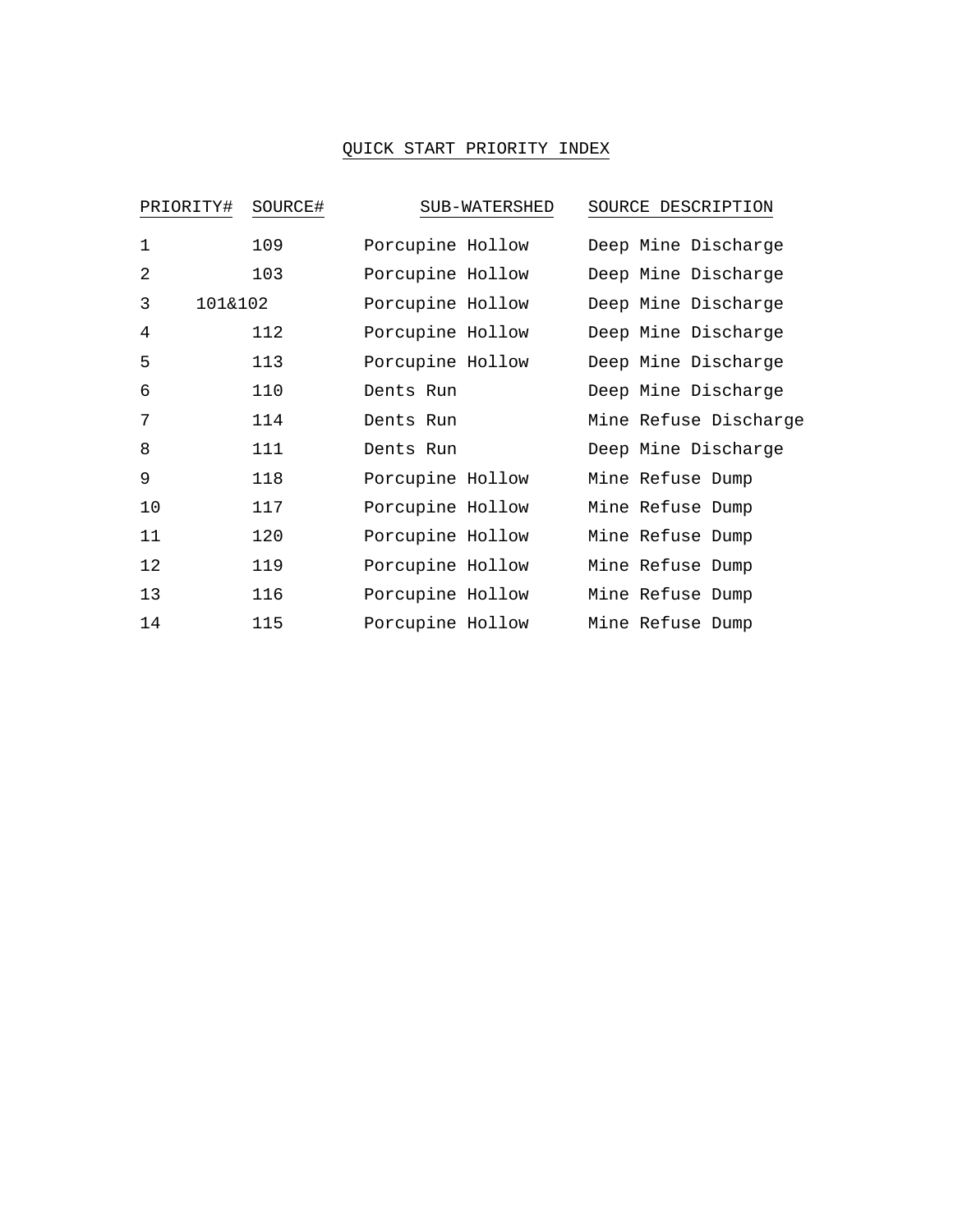## 3. WATER QUALITY CHARTS:

The water quality charts are a graphical representation of chemical analysis versus flows. It is through the use of these graphs that analysis of runoff, rainfall, stream flow and ground water seepage can be determined.

## 4. DATA SHEETS:

The data sheets are a comprehensive chart of all stream data collected throughout the duration of this project. These data sheets are preceded by a tabular summary of the average values based on those obtained by actual measurement, i.e. only values shown on data sheets for those days when both chemical analysis samples were taken and stream flow was measured.

## 5. MINE REFUSE PILES:

Contour maps of all mine refuse piles referred to in this report are presented herein.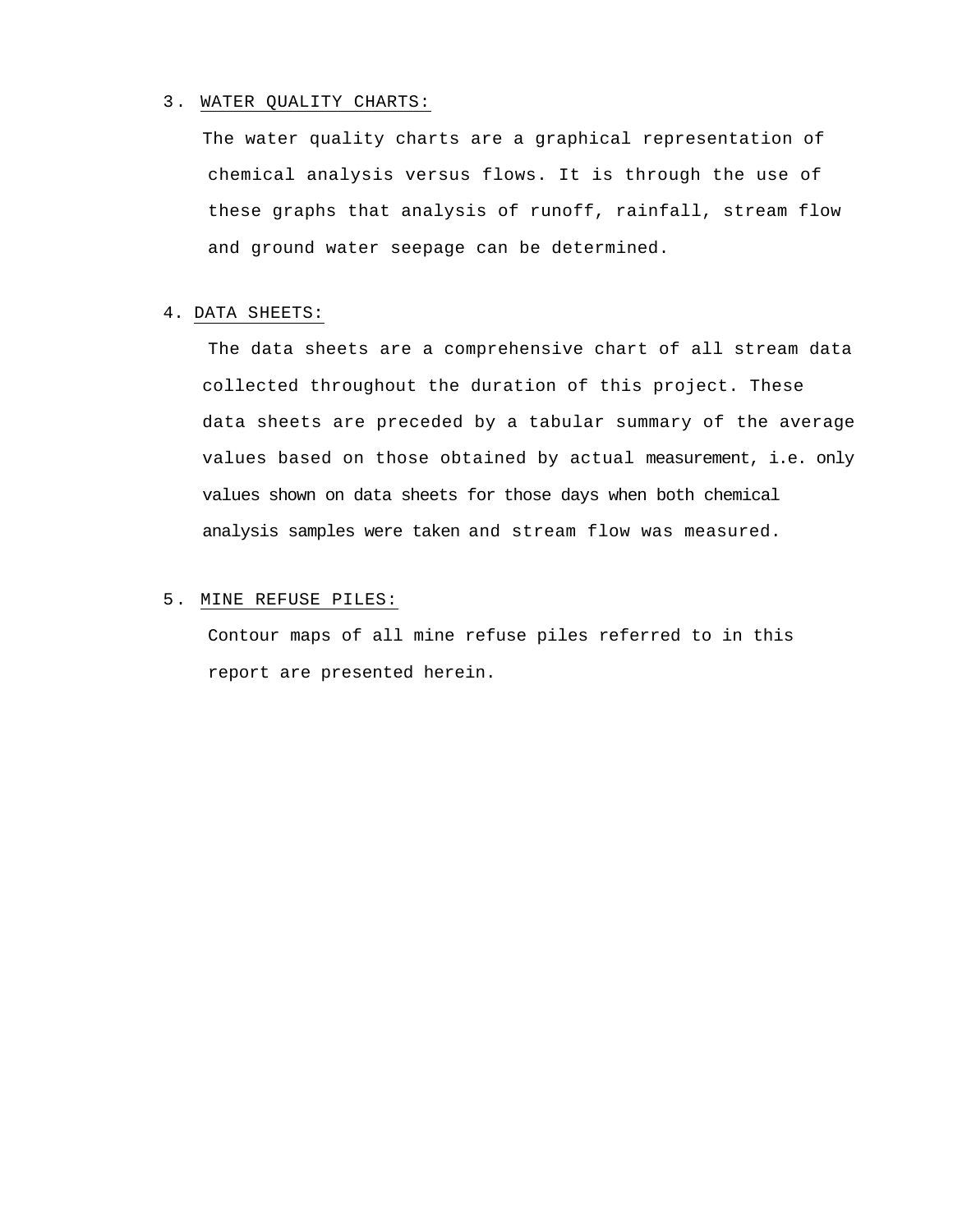Appendix C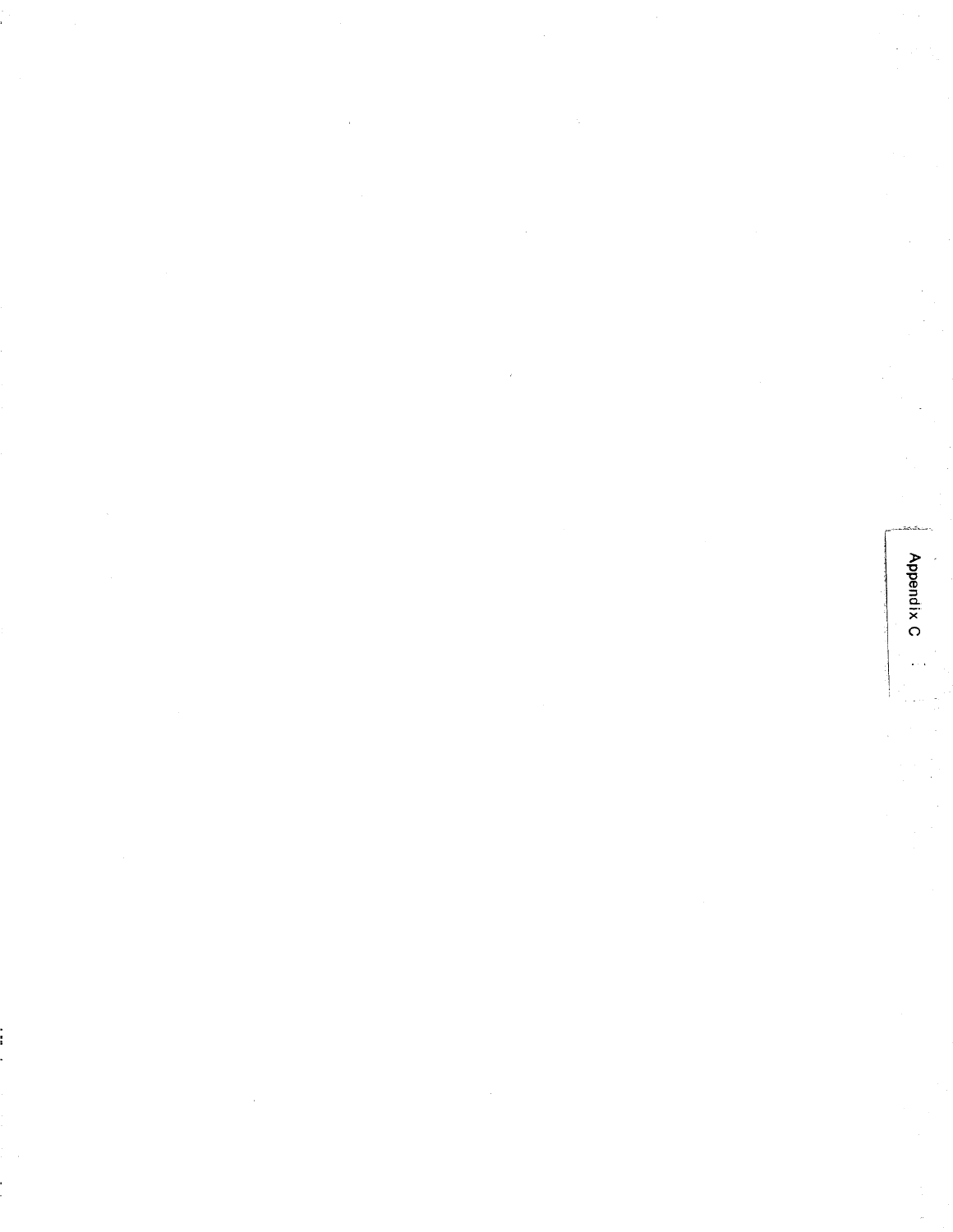# APPENDIX C DESCRIPTION OF SOURCES

## MAJOR SOURCE 107 - PRIORITY INDEX NUMBER 1

1. Major Source 107 is located in the Porcupine Hollow sub-basin about half way upstream from the confluence of Porcupine Hollow and Dents Run and the flow from this source drains directly into Porcupine Hollow. It is located near an active strip mine on private property outside the boundary of the State Forest

lands.

2. Source 107 is flow from impounded water outside the barrier of a recently active strip that has not been regarded or revegetated. Water appears to be leeching through the barrier wall and spoil pile and impounding between the spoil and access road. It drains under the road and downhill into Porcupine Hollow. Average daily flow from this sources contributed 1.6% of the total measured average daily flow at Station 24. This source is a slugger with a slugging index of 4.66.

3. Field and laboratory studies yield the following maximum, minimum and average values for this source:

| SOURCE 107    | MAXIMUM | MINIMUM | AVERAGE |
|---------------|---------|---------|---------|
| Flow gal/day  | 55,000  | 3,000   | 13,500  |
| рH            | 3.1     | 2.4     |         |
| Acidity mg/L  | 3,750   | 1,320   | 2,185   |
| Iron mg/L     | 425     | 1       | 165     |
| Sulfates mg/L | 12,000  | 400     | 4,995   |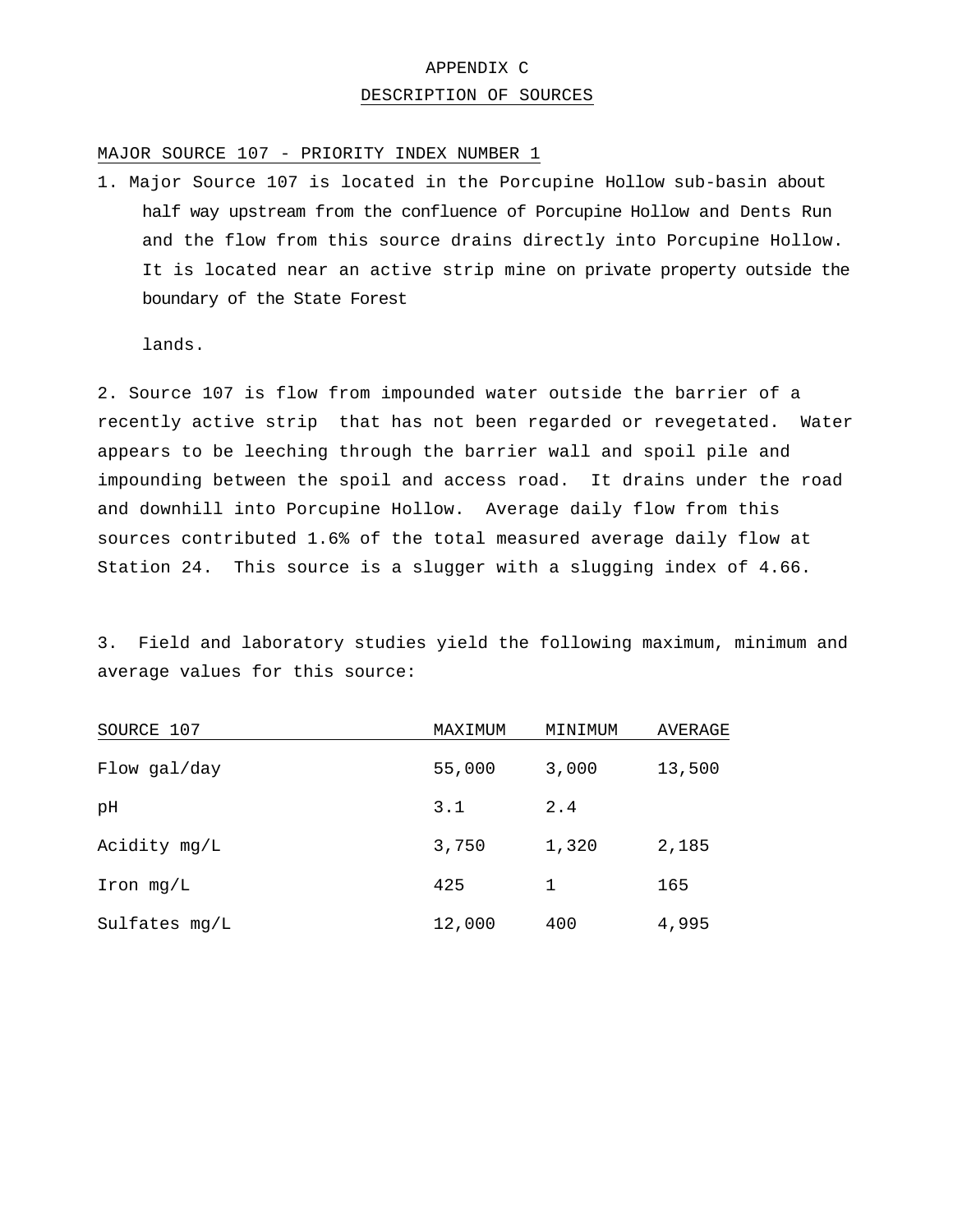| SOURCE 107 (continued) | MAXIMUM | MINIMUM | AVERAGE |
|------------------------|---------|---------|---------|
|                        |         |         |         |
| Acid Load lbs/day      | 917     | 63      | 413     |
| Iron lbs/day           | 87      | 2.4     | 47      |
| Sulfates lbs/day       | 1,743   | 167     | 740     |

- 4. Major Source 107 contributes approximately 10.6% of the total average acid load per day entering Dents Run.
- 5. Total reclamation of adjacent strip mine workings, including recontouring and revegetation, is recommended for abatement of this source. An area of approximately 173 acres within the watershed is involved and the estimated cost of remedial work is \$865,000.
- 6. We estimate that this would achieve an abatement of approximately 80% of the pollution from this source including adjacent strip mine workings or 15.94% of the total pollution contributed to Dents Run, thus reducing average acid load contributed daily to Dents Run by some 621 pounds, average iron load by 64 pounds, and average sulfate load by 2,298 pounds.

## MAJOR SOURCE 108 - PRIORITY INDEX NUMBER 2

1. Major Source 108 is located in the Porcupine Hollow sub-basin near the headwaters of Porcupine Hollow into which it drains. It is located on private lands outside the State Forest Boundaries.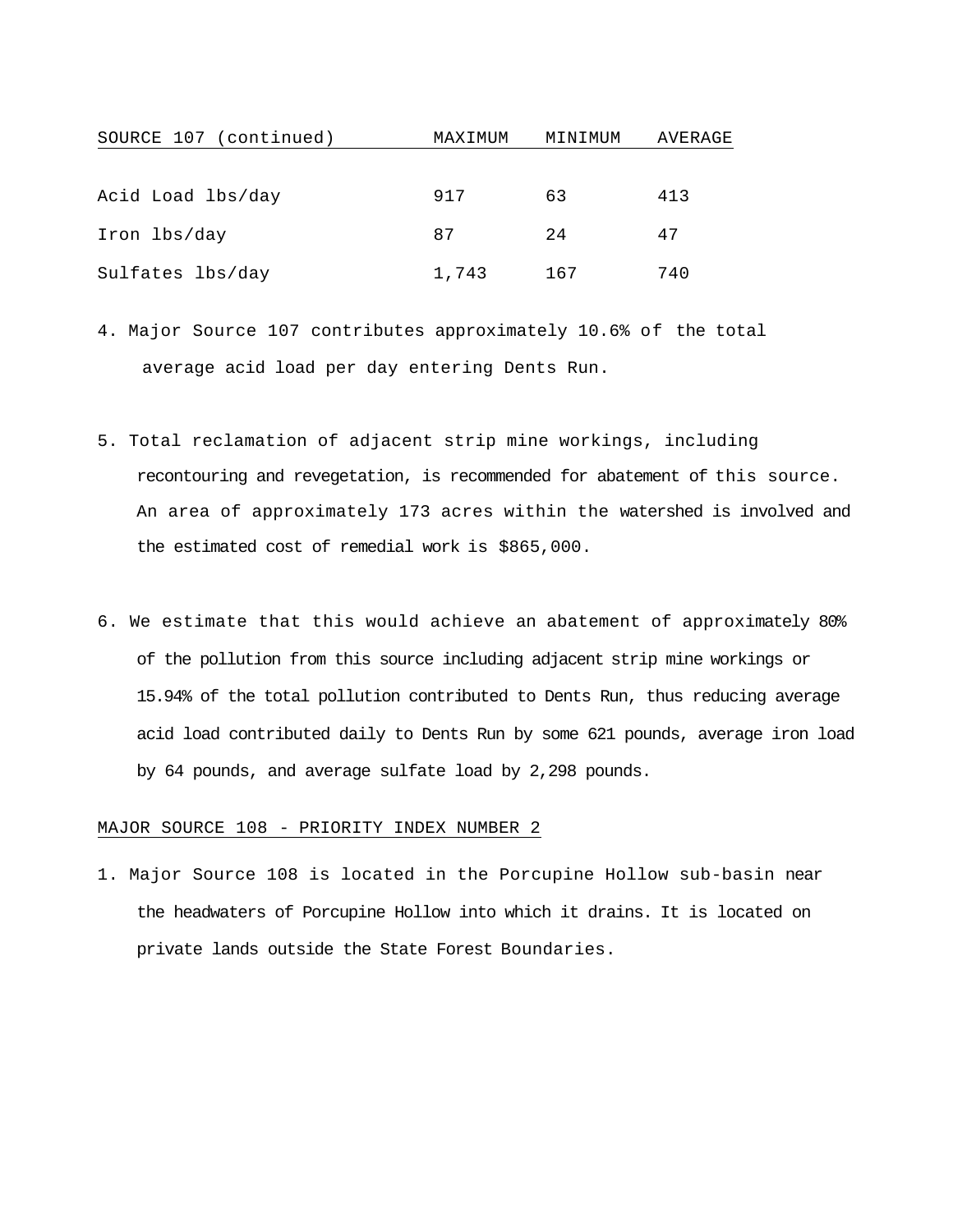- 2. Source 108 is a flow from an abandoned deep mine shaft opening. Physical samples and volumetric measurements were taken of flow from this mine opening, discharged through a partially buried 18 inch or 20 inch pipe prior to its entry into Porcupine Hollow. Average daily flow from this source constituted 2.97 of the measured average daily flow at Station 24. This source is not a slugger.
- 3. Field and laboratory study yield the following maximum, minimum and average values for this source:

| SOURCE 108        | MAXIMUM | MINIMUM | AVERAGE |
|-------------------|---------|---------|---------|
| Flow gals/day     | 68,000  | 15,000  | 24,700  |
| рH                | 2.8     | 2.1     |         |
| Acidity mg/L      | 2,900   | 1,000   | 2,150   |
| Iron mg/L         | 1,200   | 200     | 640     |
| Sulfates mg/L     | 12,000  | 1,850   | 4,710   |
| Acid Load lbs/day | 567     | 241     | 412     |
| Iron lbs/day      | 150     | 113     | 128     |
| Sulfates lbs/day  | 1,049   | 524     | 843     |

- 4. Major Source 108 contributes approximately 10.6% of the total average acid load per day entering Dents Run.
- 5. Total reclamation of adjacent strip mine workings, including recontouring and revegetation is recommended for abatement of this source. An area of approximately 162 acres within the watershed is involved and the estimated cost of remedial work is \$696,000.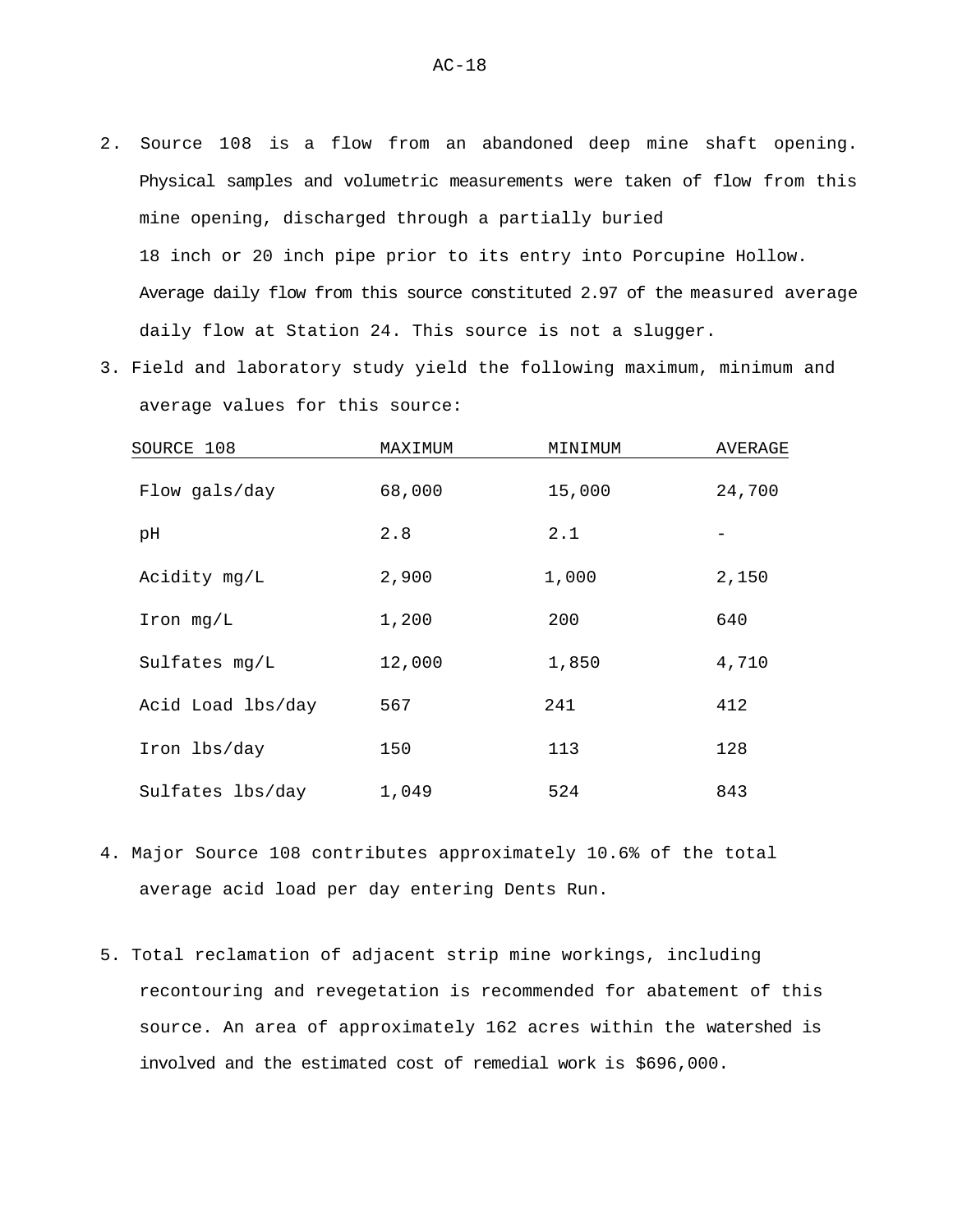6. We estimate that this would achieve an abatement of approximately 65% of the pollution from this source, including adjacent strip mine workings or 12.567 of. the total pollution contributed to Dents Run, thus reducing average acid load in Dents Run by some 490 pounds, average iron load by 51 pounds and average sulfate load by 1,888 pounds daily.

## MAJOR SOURCE 109 - PRIORITY INDEX NUMBER 3

- 1. Major Source 109 is located in the Porcupine Hollow sub-basin at the headwaters of Porcupine Hollow and the flow from this source would, in fact, appear to be the headwaters of Porcupine Hollow. It is located on private property outside the State Forest boundary.
- 2. Source 109 is the flow from an abandoned deep mine. The drainage is emitted from the drift opening as well as from an air shaft opening nearby. Average daily flow from this source constituted 2.4% of the measured average daily flow at Station 24. This source is not a slugger.
- 3. Field and laboratory study yield the following maximum, minimum and average values for this source:

| SOURCE 109   | MAXIMUM | MINIMUM | AVERAGE |
|--------------|---------|---------|---------|
| $Flow$ gal/L | 28,000  | 17,000  | 20,100  |
| pН           | 2.9     | 2.3     |         |
| Iron $mg/L$  | 4,700   | 3,000   | 3,980   |
| Acidity mg/L | 1,8000  | 700     | 1,140   |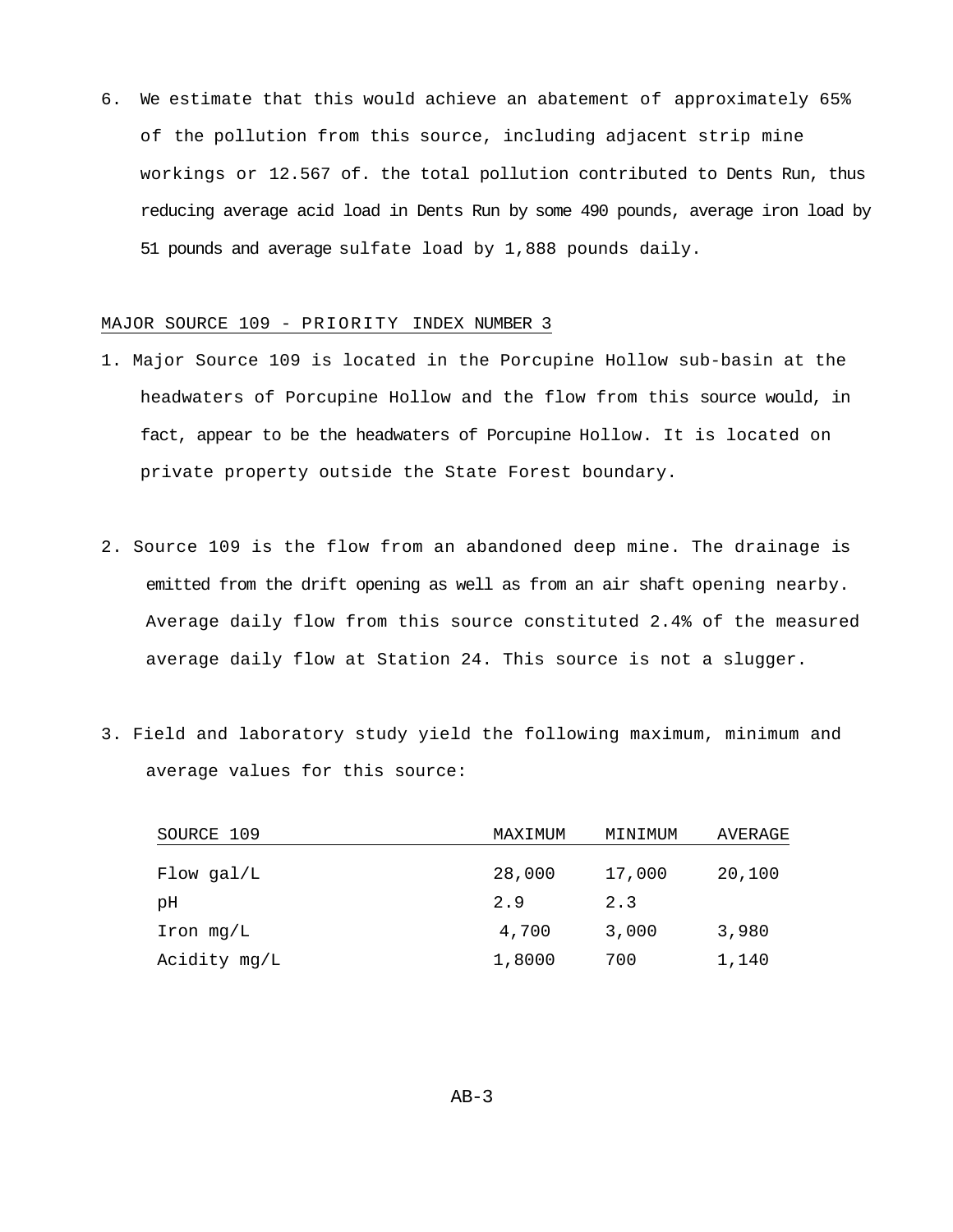| (continued)<br>SOURCE 109 | MAXIMUM | MINIMUM | AVERAGE |
|---------------------------|---------|---------|---------|
| $Sulfates-mg/l$           | 10,500  | 4,500   | 7,475   |
| Acid Load-lbs/day         | 796     | 567     | 694     |
| Iron-lbs/day              | 300     | 163     | 204     |
| Total Ferrous             | 105     | 17      | 75      |
| Sulfates-lbs/day          | 1,750   | 980     | 1,216   |

4. Major Source 109 contributes approximately 187 of the total average acid load per day entering Dents Run.

- 5. Total reclamation of adjacent strip mine workings including recontouring and revegetation is recommended for abatement of this source. An area of approximately 46 acres within the watershed is involved and the estimated cost is \$122,000.
- 6. We estimate that this would achieve an abatement of approximately 59% of the pollution from this source including adjacent strip mine workings or 11.97% of the total pollution contributed to Dents Run, thus reducing average acid load in Dents Run by some 467 pounds, average iron load by 48 pounds and average sulfate load by 1,799 pounds daily.

### MAJOR SOURCE 103 - PRIORITY INDEX NUMBER 4

1. Major Source 103 is located in the Porcupine Hollow sub-basin above the headwaters of Porcupine Hollow into which it drains on private lands outside the State Forest.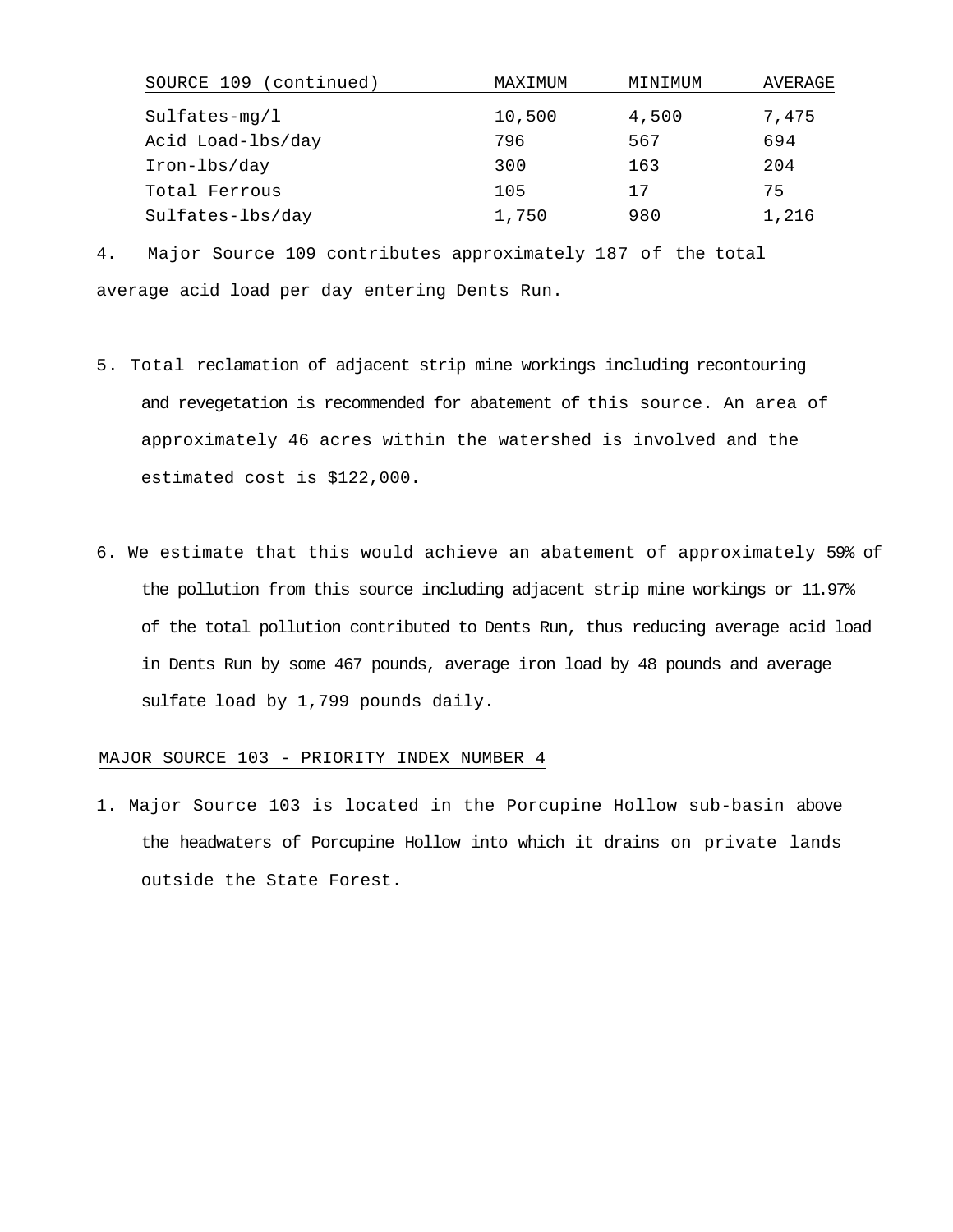2. Source 103 is a flow from an abandoned deep mine shaft opening. Physical samples and volumetric measurements were taken of the flow prior to its entry into Porcupine Hollow. Average daily flow from this source constituted 2.27 of the measured average daily flow at Station 24. This source is not a slugger.

3. Field and laboratory study yield the following maximum, minimum and

| average values for this source: |         |         |         |
|---------------------------------|---------|---------|---------|
| SOURCE 103                      | MAXIMUM | MINIMUM | AVERAGE |
| Flow Gals/day                   | 22,000  | 14,000  | 19,000  |
| рH                              | 2.7     | 2.3     |         |
| Acidity mg/L                    | 3,900   | 1,200   | 2,950   |
| Iron mg/L                       | 1,025   | 350     | 725     |
| Sulfates mg/L                   | 14,500  | 3,400   | 6,630   |
| Acid Load lbs/day               | 586     | 220     | 455     |
| Iron lbs/day                    | 133     | 91      | 112     |
| Total Ferrous                   | 60      | 27      | 45      |
| Sulfates lbs/day                | 934     | 642     | 775     |

- 4. Source 103 contributes approximately 11.77% of the total average acid load per day entering Dents Run.
- 5. Total reclamation of adjacent strip mine workings, including recontouring and revegetation, is recommended for abatement of this source. An area of approximately 52 acres within the watershed is involved and the estimated cost of remedial work is \$200,000.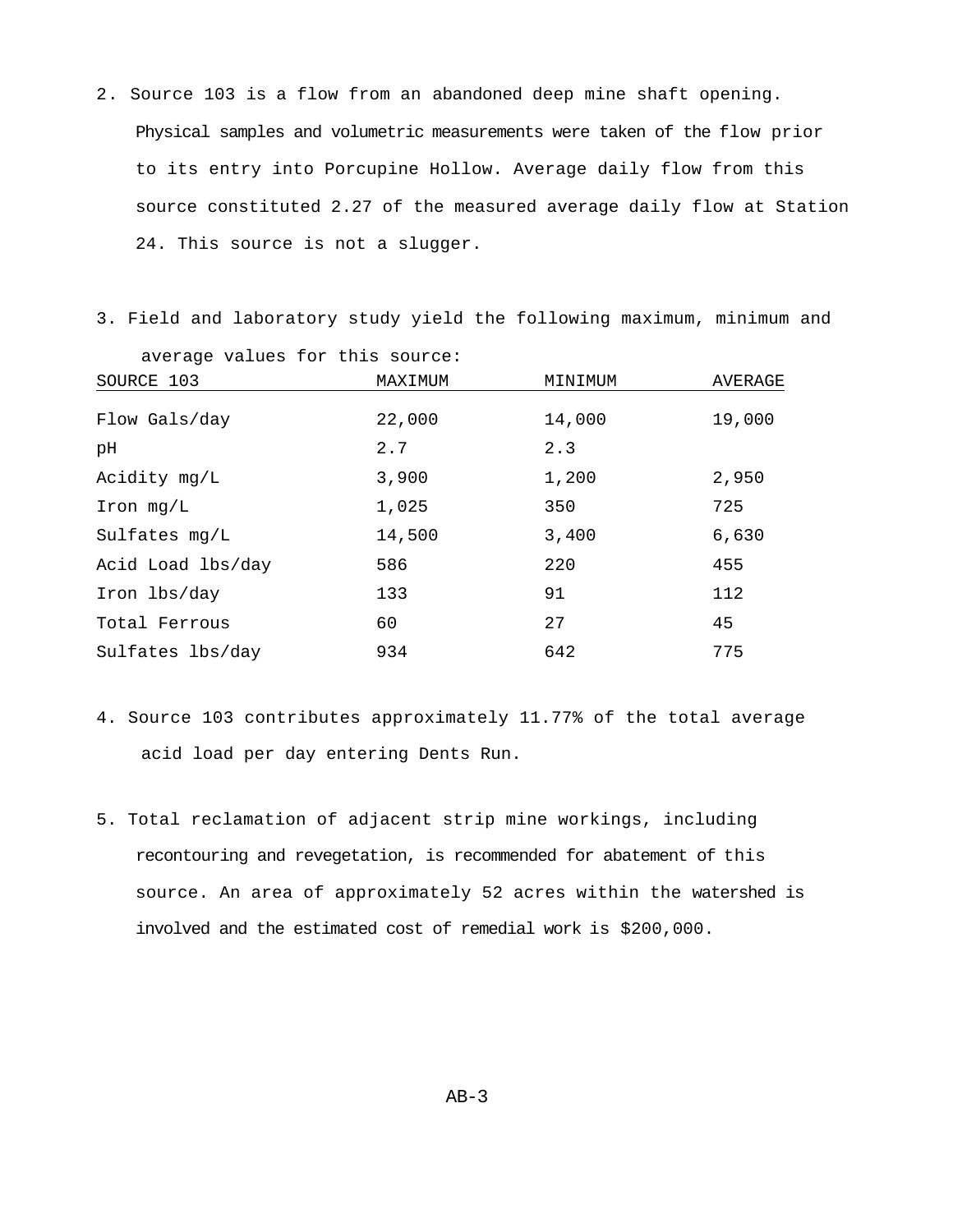6. We estimate that this would achieve an abatement of approximately 61° of the pollution from this source, including adjacent strip mine workings or 8.83% of the total pollution contributed to Dents Run, thus reducing average acid load in Dents Run by some 228 pounds, average iron load by 36 pounds and average sulfate load by 1,322 pounds.

### MINOR SOURCES 101 and 102 - PRIORITY INDEX NUMBER 5

- 1. Minor Sources 101 and 102 are located in the Porcupine Hollow sub-basin just upstream from the headwaters of the tributary to Porcupine Hollow in private property outside the State Forest lands.
- 2. Sources 101 and 102 are flows and seepages from abandoned and subsided deep mine shaft openings. Physical samples were taken at the mouth of each mine but volumetric measurements were taken downstream where the seepages and flows from both openings combined into a channel adequate for measuring purposes. Average daily flow from these two sources contributed 24% of the average daily measurable flow at Sampling Point No. 25 and the combined flow does constitute a major source and is a slugger with a slugging index of 6.

Field and laboratory study yield the following maximum, minimum and average values for these sources: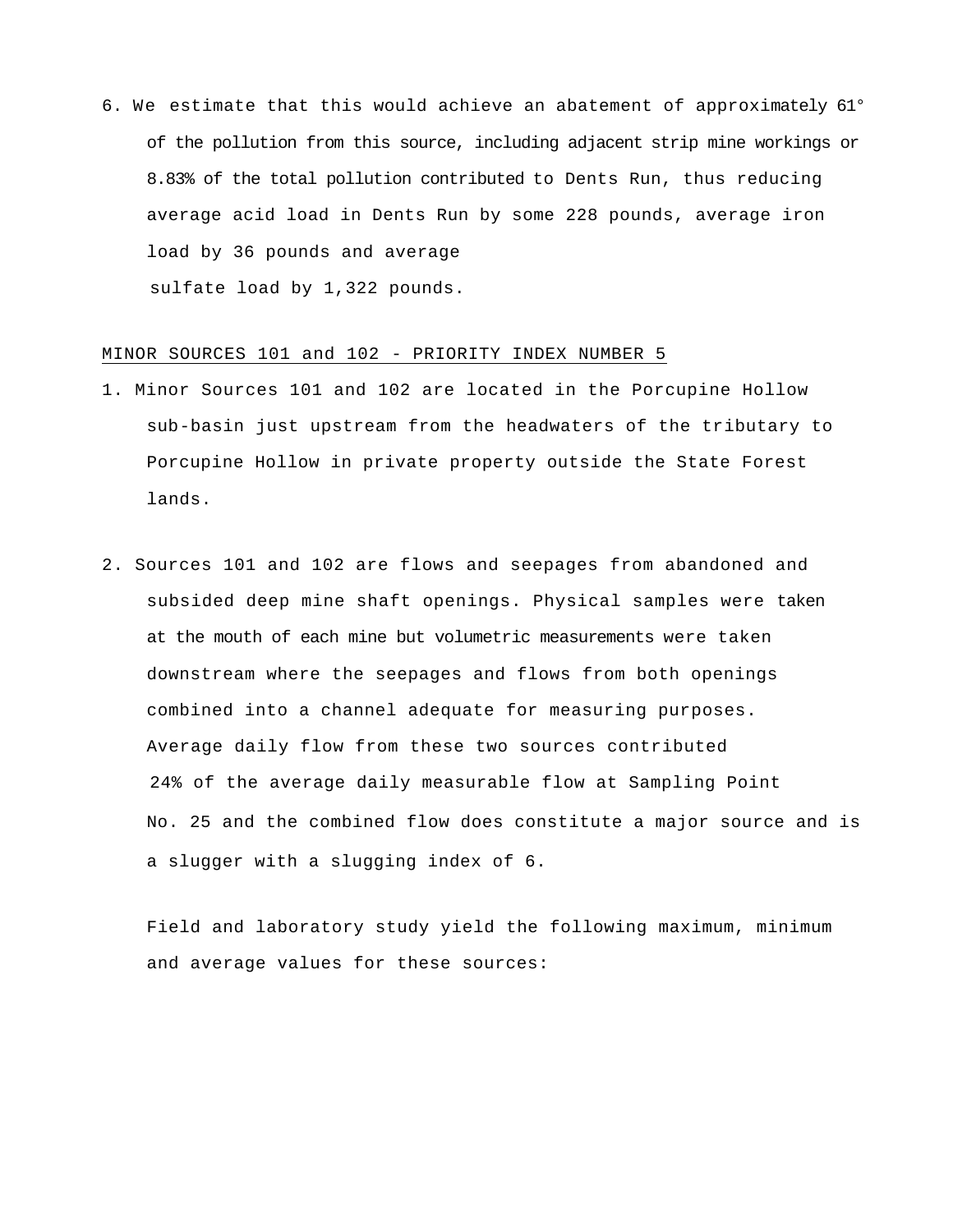| SOURCE 101        | MAXIMUM | MINIUM      | AVERAGE |
|-------------------|---------|-------------|---------|
| рH                | 3.5     | 2.9         |         |
| Acidity mg/L      | 700     | 120         | 300     |
| Iron mg/L         | 50      | 1.4         | 15      |
| Sulfate mg/L      | 2,250   | 470         | 1,000   |
| SOURCE 102        | MAXIMUM | MINIMUM     | AVERAGE |
| pН                | 3.3     | 2.7         |         |
| Acidity mg/L      | 550     | 48          | 245     |
| Iron mg/L         | 65      | 1.4         | 17      |
| Sulfates mg/L     | 3,000   | 440         | 892     |
| COMBINED SOURCES  | MAXIMUM | MINIMUM     | AVERAGE |
| Flow gals/day     | 82,000  | 18,000      | 28,000  |
| Acid Load lbs/day | 417     | 29          | 161     |
| Iron lbs/day      | 17      | $\mathbf 1$ | 7       |
| Sulfates lbs/day  | 1,795   | 88          | 673     |

- 4. Sources 101 and 102, combined, contribute approximately 5% of the total average acid load per day entering Dents Run.
- 5. Total reclamation of adjacent strip mine workings, including recontouring and revegetation, is recommended for abatement of this source. An area of approximately 18 acres within the watershed is involved and the estimated cost of remedial work is \$36,000.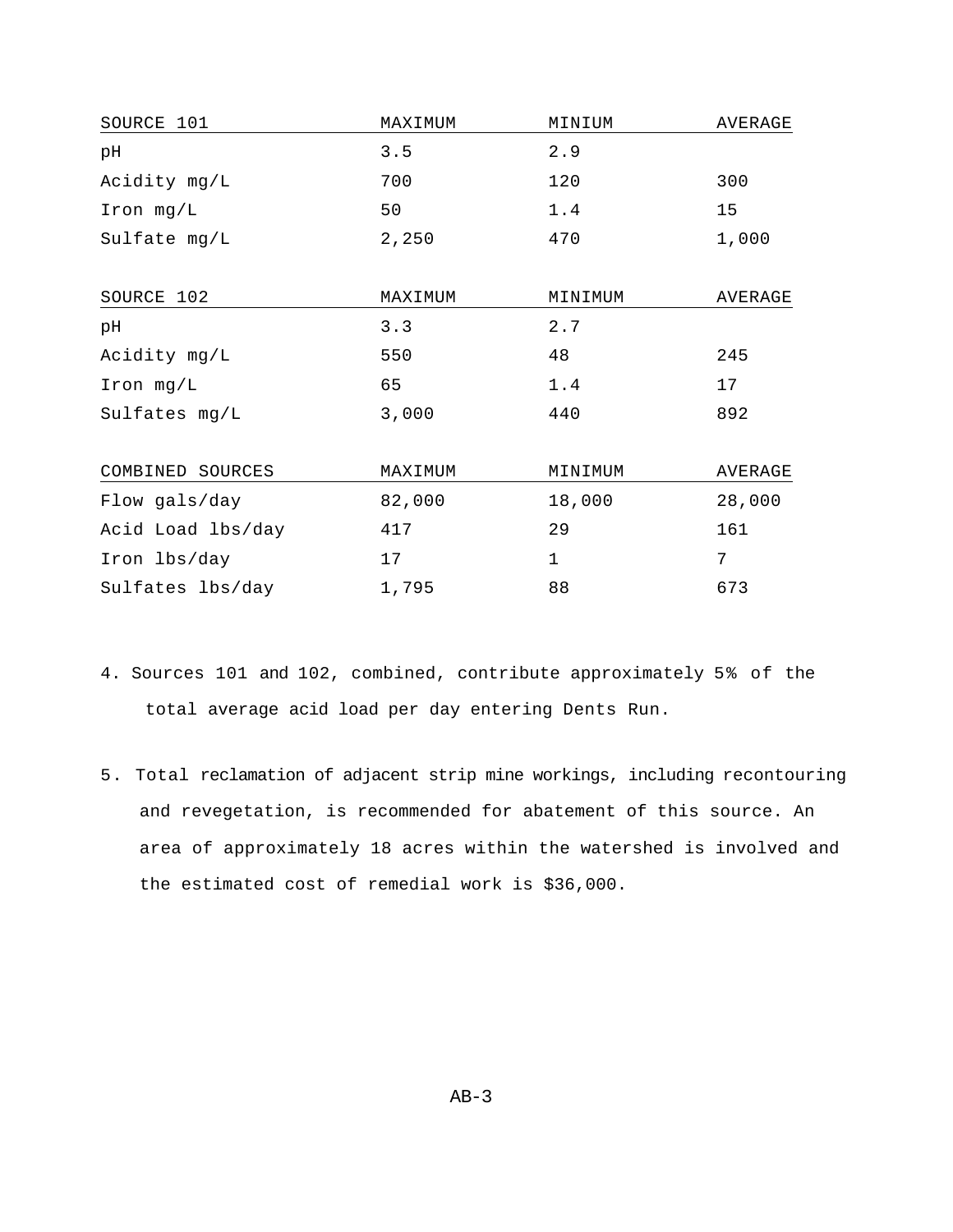6. We estimate that this would achieve an abatement of approximately 55% of the pollution from this source, including adjacent strip mine workings or 2.81% of the total pollution contributed to Dents Run, thus reducing average acid load in Dents Run by some 110 pounds, average iron load by 1 pound and average sulfate load by 422 pounds.

### MINOR SOURCE 124 - PRIORITY INDEX NUMBER 6

- 1. Minor Source 124 is located near the headwaters of the Cole Draft sub-basin on private property outside the boundaries of the State Forest lands.
- 2. Source 124 is an abandoned strip mine working of approximately 30 acres of unreclaimed land and 40 acres of random reclaimed land.
- 3. Source 124 is estimated to contribute approximately 3.87 of the total average daily acid load entering Dents Run.
- 4. Total reclamation of this strip mine working, including recontouring and revegetation, is recommended at an estimated cost of \$230,000.
- 5. We estimate that this would achieve an abatement of approximately 54% of the pollution from this source, including adjacent strip mine workings, or 2.04% of the total pollution contributed to Dents Run, thus reducing average acid load in Dents Run by some 80 pounds, average iron load by 8 pounds and average sulfate load by 307 pounds.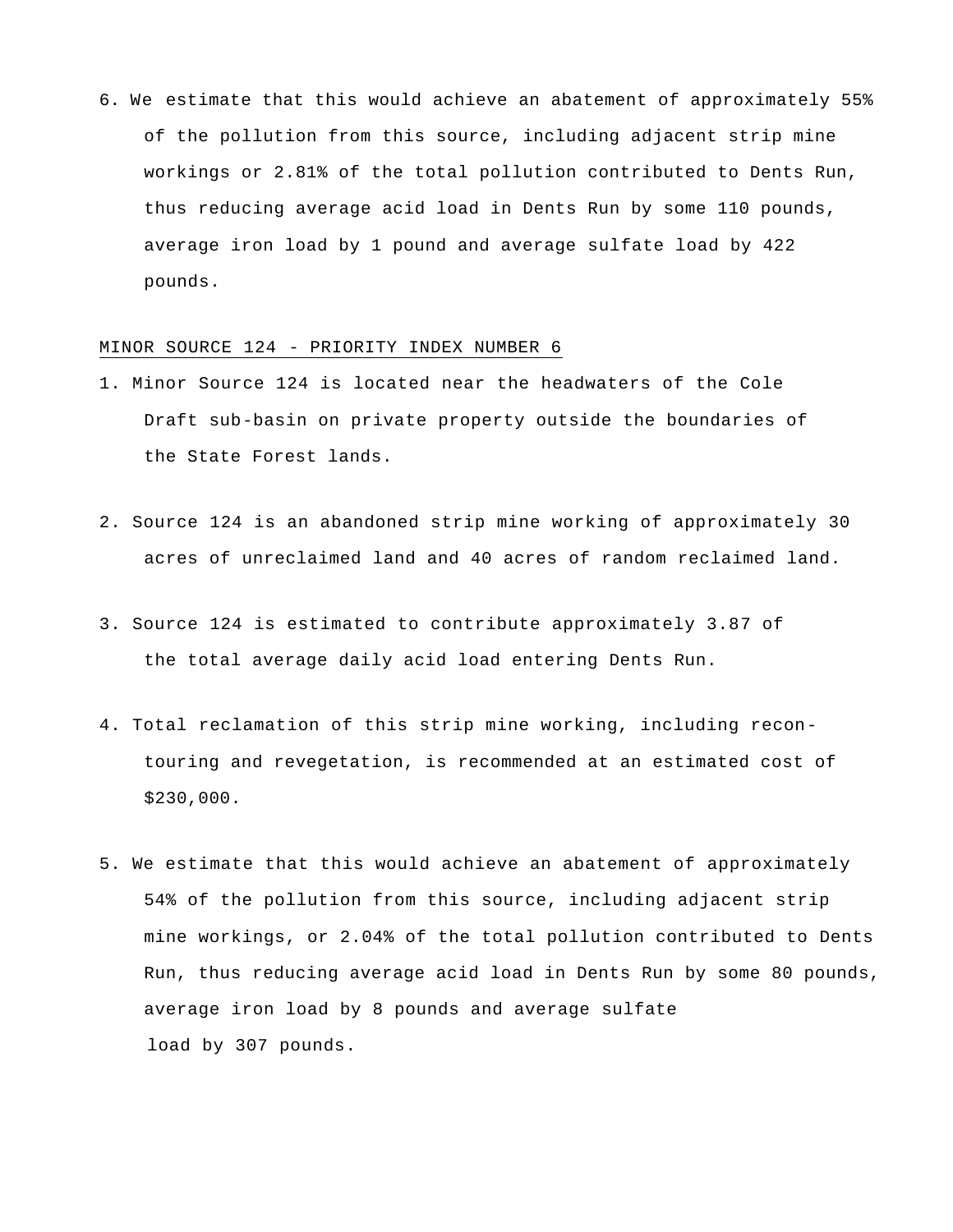## MINOR SOURCE 112 - PRIORITY INDEX NUMBER 7

- 1. Minor Source 112 is located in the Porcupine Hollow sub-basin slightly upstream from and southeast of the junction of Porcupine Hollow and Dents Run in close proximity to inactive but unreclaimed strip mine workings within the State Forest lands. Flow discharges into Porcupine Hollow.
- 2. Source 112 is the flow from an abandoned deep mine which has been sealed but discharges through an 8 inch pipe placed in the seal**.**

3. Field and laboratory studies yield the following maximum, minimum and average values for this source:

| SOURCE 112        | MAXIMUM | MINIMUM | AVERAGE |
|-------------------|---------|---------|---------|
| Flow gals/day     | 31,000  | 5,000   | 11,600  |
| pH                | 3.0     | 2.3     |         |
| Acidity mg/L      | 600     | 100     | 307     |
| $Iron$ mg/ $L$    | 85      | 10      | 40      |
| Sulfates mg/L     | 2,800   | 525     | 1,270   |
| Acid Load lbs/day | 67      | 3       | 3       |
| Sulfates          | 284     | 40      | 100     |

4. Minor Source 112 contributed approximately .74% of the total average acid load per day entering Dents Run.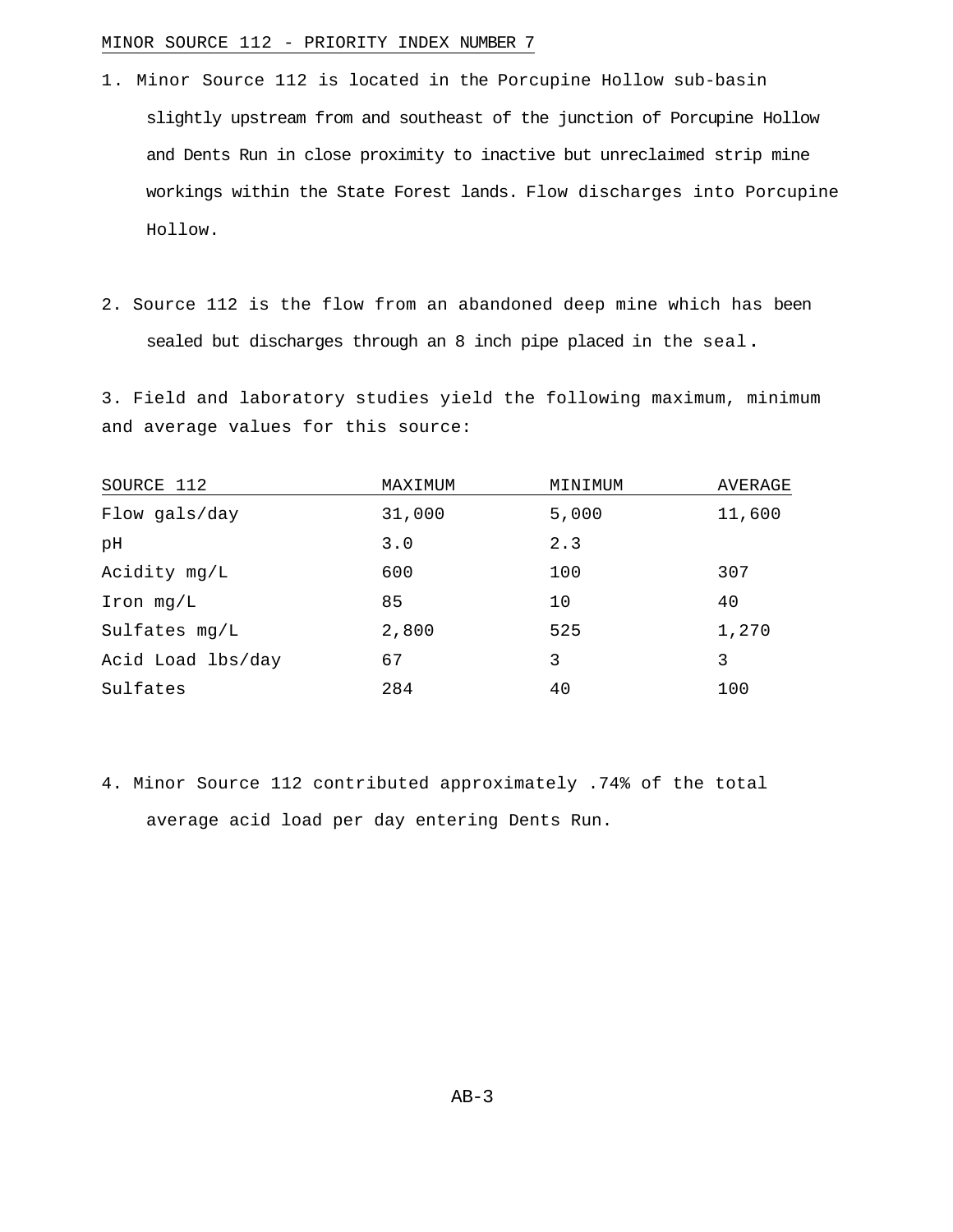- 5. Total reclamation of adjacent strip mine workings, including recontouring and revegetation, is recommended for abatement of this source. An area of approximately 46 acres within the watershed is involved and the estimated cost of remedial work is \$185,000.
- 6. We estimate that this would achieve an abatement of approximately 567 of the pollution from this source, including adjacent strip mine workings or 1.87 of the total pollution contributed to Dents Run, thus reducing average acid load in Dents Run by some 70 pounds, average iron load by 7 pounds and average sulfate load by 270 pounds.

## MINOR SOURCE 113 - PRIORITY INDEX NUMBER 8

- 1. Minor Source 113 is located in the Porcupine Hollow sub-basin in close proximity to Minor Source 112 and inactive but unreclaimed strip mine workings and lies within the State Forest lands. Flow discharges into Porcupine Hollow just upstream from its junction with Dents Run.
- 2. Source 113 is the flow from an abandoned deep mine which has been sealed but discharges through an 8 inch pipe placed in the seal.
- 3. Field and laboratory studies yield the following maximum, minimum and average values for this source: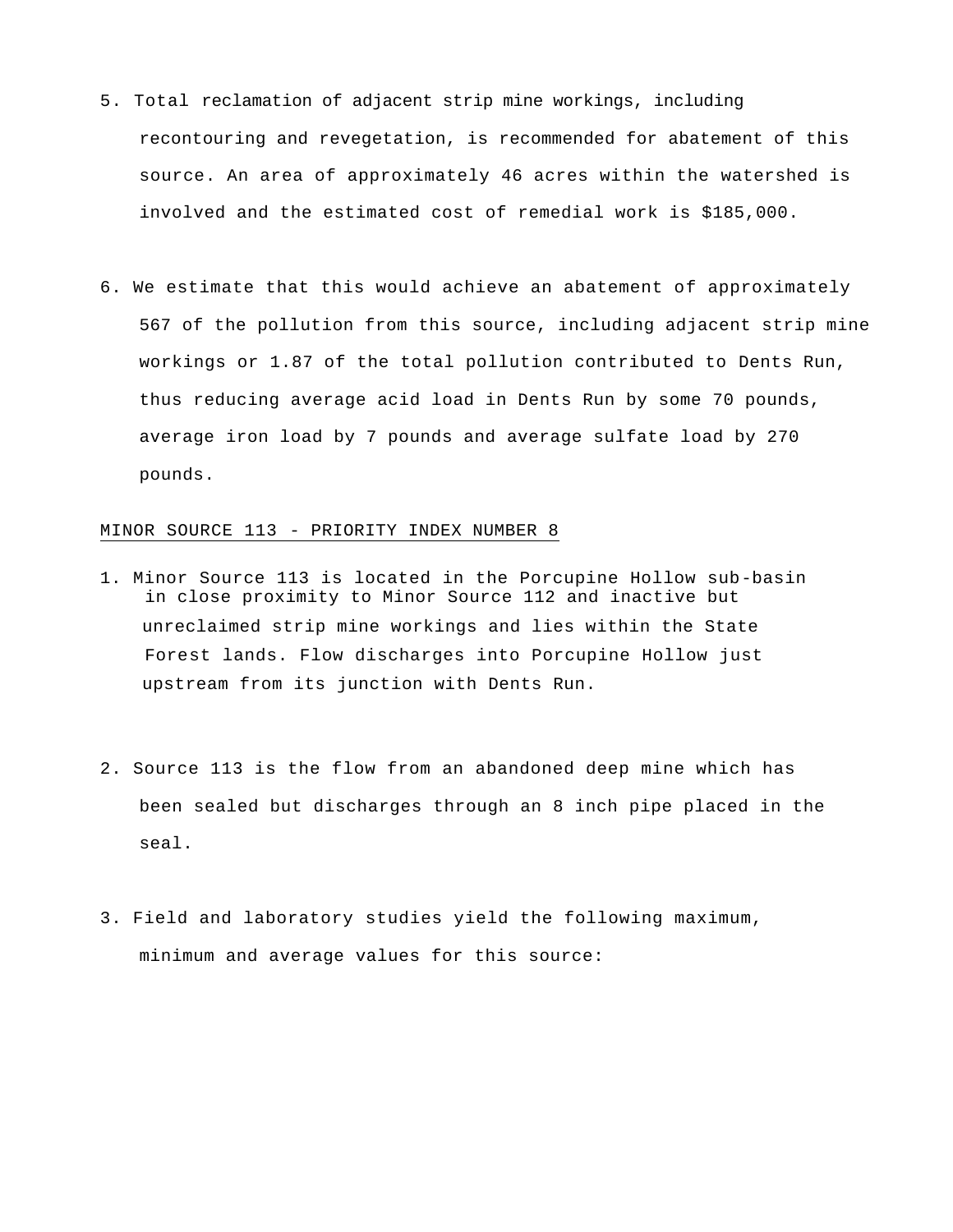| SOURCE 113        | MAXIMUM      | MINIMUM       | AVERAGE |
|-------------------|--------------|---------------|---------|
| Flow gals/day     | 17,000       | 2,000         | 6,700   |
| pH                | 3.5          | 2.6           |         |
| Acidity mg/L      | 280          | 48            | 160     |
| $Iron$ mg/L       | 22           | $\mathcal{L}$ | 22      |
| Sulfates mg/L     | 1,050        | 350           | 637     |
| Acid Load lbs/day | 25           | 2             | 9       |
| Iron lbs/day      | $\mathbf{1}$ | 11            | 15      |
| Sulfates lbs/day  | 74           | 9             | 35      |

4. Minor Source 113 contributes approximately .237 of the total average acid load per day entering Dents Run.

5. Total reclamation of adjacent strip mine workings, including recontouring and revegetation, is recommended for abatement of this source. An area of approximately 36 acres within the watershed is involved and the estimated cost of remedial work is \$145,000.

6. We estimate that this would achieve an abatement of approximately 57% of the pollution from this source, including adjacent strip mine workings or 1.24% of the total pollution contributed to Dents Run, thus reducing the average acid load in Dents Run by some 48 pounds, average iron load by 5 pounds and average sulfate load by 186 pounds.

## MINOR SOURCE 110 - PRIORITY INDEX NUMBER 9

1. Minor Source 110 is located in the Dents Run main stream watershed between the confluence of Dark Hollow and Dents Run and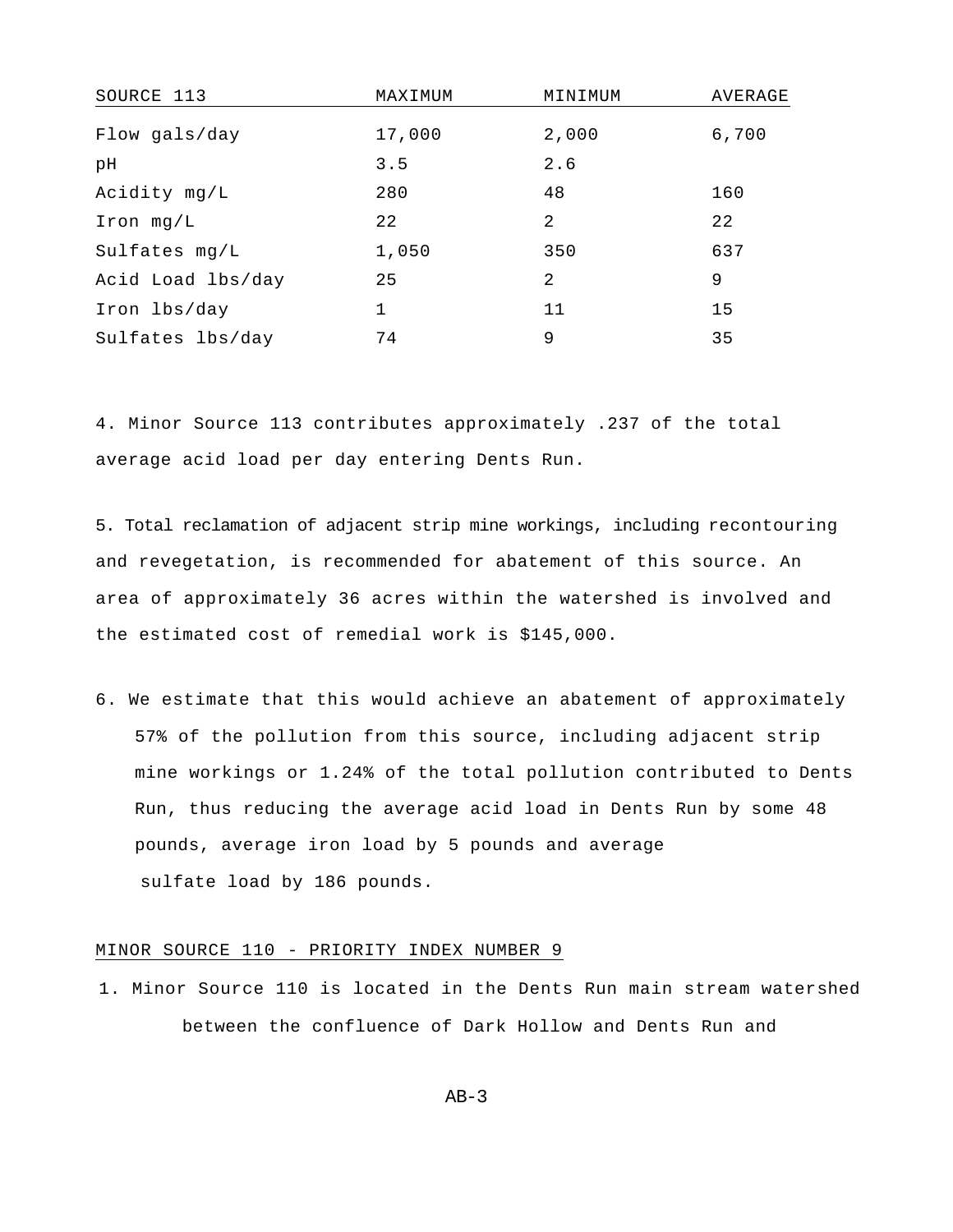that of Porcupine Hollow and Dents Run and the discharge from this source flows into Dents Run. It is located on private lands above the abandoned mining settlement of Wilmer.

- 2. Source 110 is the flow from an abandoned deep mine which has been sealed but discharges through an 8 inch pipe placed in the seal.
- 3. Field and laboratory studies yield the following maximum, minimum and average volumes for this source:

| SOURCE 110        | MAXIMUM | MINIMUM   | AVERAGE |
|-------------------|---------|-----------|---------|
| Flow gals/day     | 23,000  | 9,000     | 12,000  |
| рH                | 3.4     | 2.8       |         |
| Acidity mg/L      | 300     | 90        | 167     |
| $Iron$ mg/ $L$    | 10.5    | 1.5       | 3.6     |
| Sulfates mg/L     | 750     | 160       | 473     |
| Acid Load lbs/day | 25      | 3         | 14      |
| Iron lbs/day      | 21      | $\cdot$ 1 | .3      |
| Sulfates lbs/day  | 71      | 12        | 44      |

- 4. Minor Source 110 contributes approximately .367 of the total average acid load per day entering Dents Run.
- 5. Total reclamation of adjacent strip mine workings, including recontouring and revegetation, is recommended for abatement of this source. An area of approximately 32 acres within the watershed is involved and the estimated cost of remedial work is \$124,000.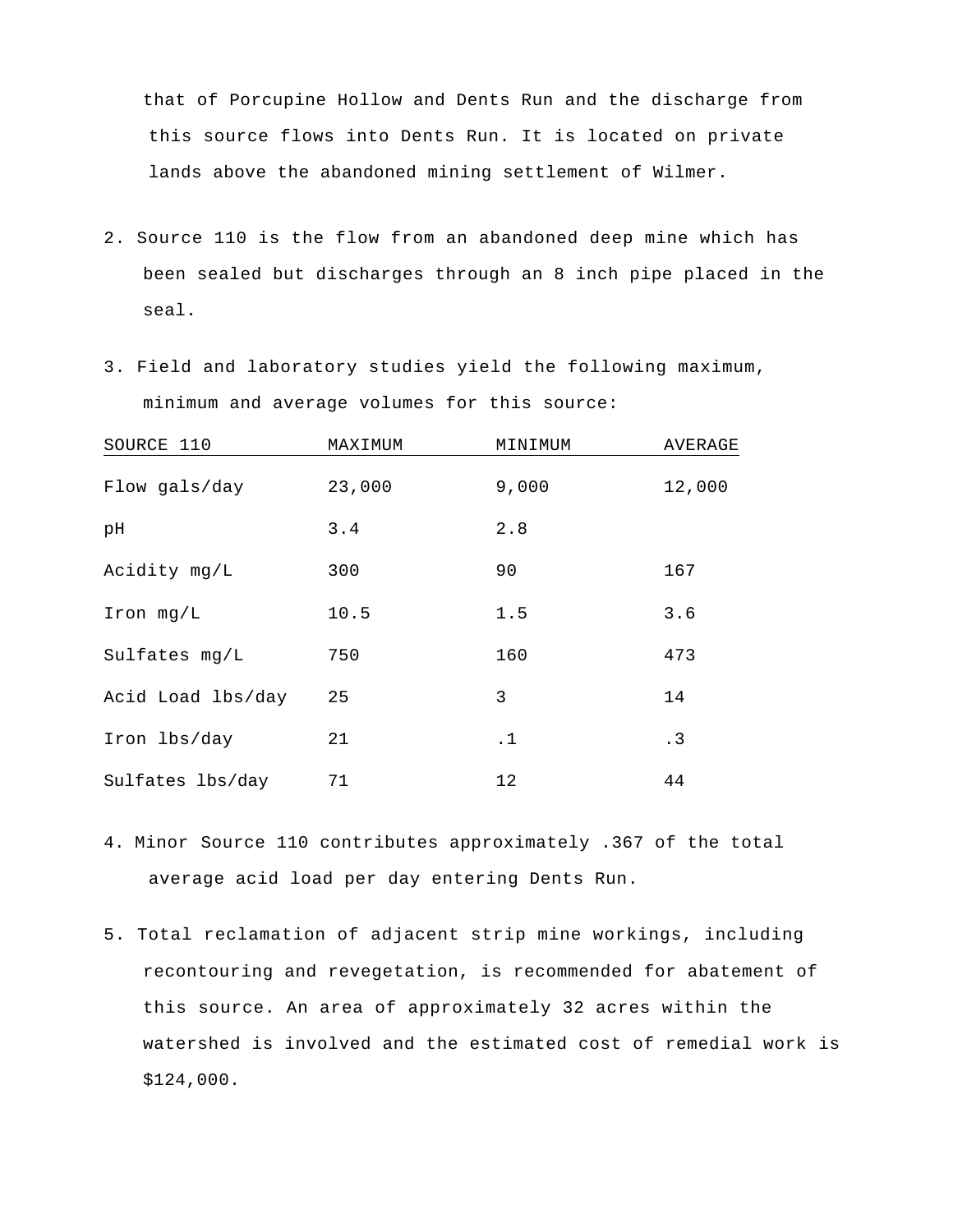6. We estimate that this would achieve an abatement of approximately 57% of the pollution from this source, including adjacent strip mine workings or 1.19% of the total pollution contributed to Dents Run, thus reducing average acid load in Dents Run by some 46 pounds, average iron load by 5 pounds and average sulfate load by 178 pounds.

#### MINOR SOURCE 123 - PRIORITY INDEX NUMBER 10

- 1. Minor Source 123 is located in the Cole Draft sub-basin within the boundary of the State Forest lands.
- 2. Source 123 is an abandoned strip mine working of approximately 25 acres of unreclaimed land.
- 3. Source 123 contributes approximately 1.35% of the total average acid load daily entering Dents Run.
- 4. Total reclamation of this strip mine working, including recontouring and revegetation, is recommended at an estimated cost of \$100,000.
- 5. We estimate that this would achieve an abatement of approximately 80% of the pollution from this source, *including* adjacent strip mine workings or 1.08% of the total pollution contributed to Dents Run, thus reducing average acid load in Dents Run by some 42 pounds, average iron load by 4 pounds and average sulfate load by 162 pounds.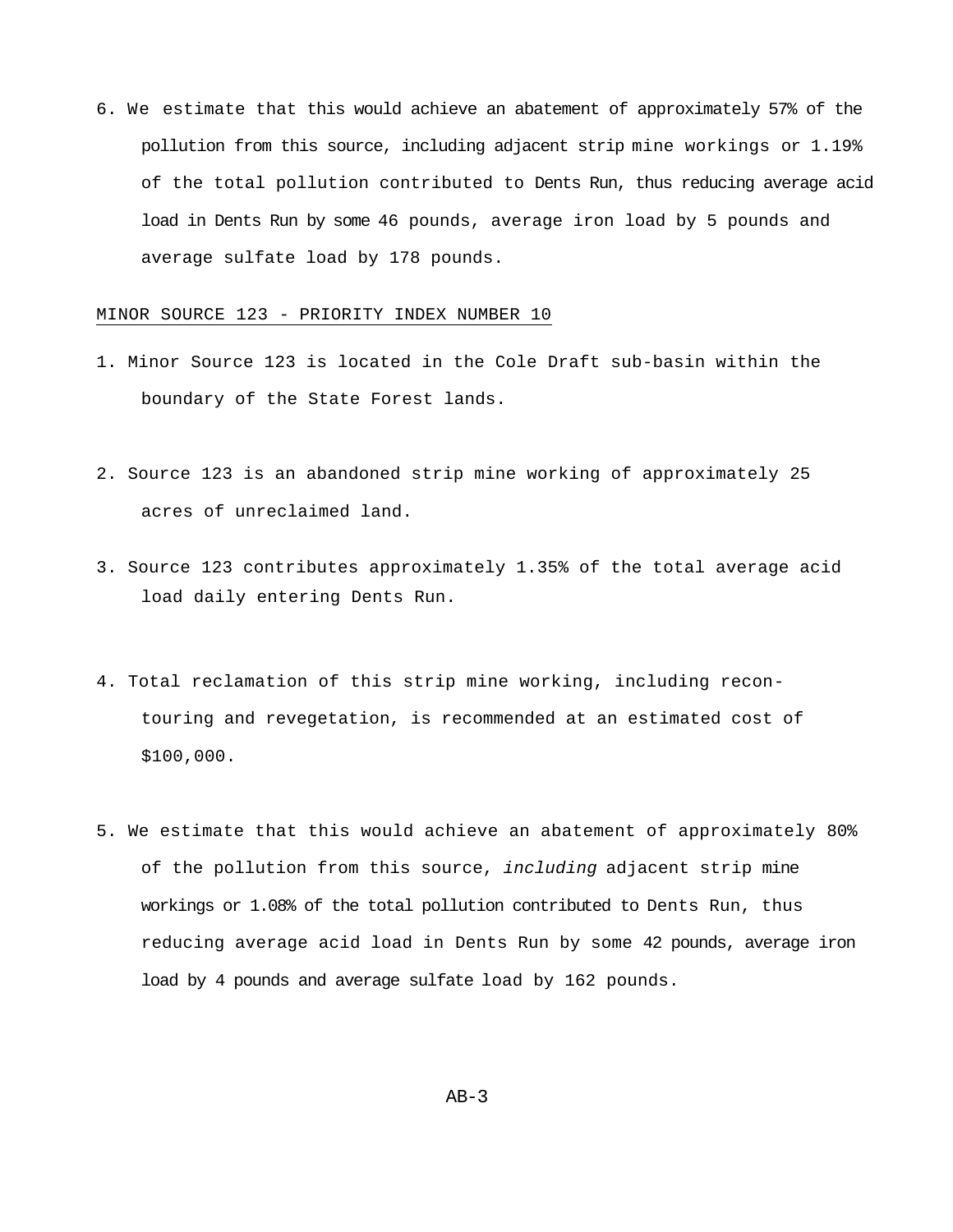#### MINOR SOURCE 114 - PRIORITY INDEX NUMBER 11

- 1. Minor Source 114 is located on private land within Dents Run area between Dark Hollow and Porcupine Hollow. The source is shown on the map of Deep Mine Openings and Mine Refuse Piles Plate 8. This mine refuse pile is located near the entrance to Deep Mine Opening Sources 110 and 111. The estimated volume of this refuse pile is 20,000 cubic yards and indicates a sizable working in the associated deep mine area.
- 2. We recommend that the 20,000 cubic yards of mine refuse known as Source 114 be removed and placed in 2 foot layers **in Strip Mine Area** B. The existing spoil bank may be utilized to seal the deposit of mine refuse and to recontour the slopes to drain away from the high wall. All areas that will be recontoured will necessitate a revegetation program which will be determined by the type of soil and topography exhibited at the site at the conclusion of the restoration.
- 3. Remove and place 20,000 cubic yards of deep mine refuse to Strip Mine Area B and reclaim Strip Mine Area B. The estimated cost of this abatement is \$47,700.
- 4. **We** estimate that this would achieve an abatement of approximately 72% of the pollution from this source and Strip Mine Area B or .99% of the total pollution contributed to Dents Run, thus reducing average acid load in Dents Run by some 39 pounds, average iron load by 4 pounds and average sulfate load by 149

pounds daily.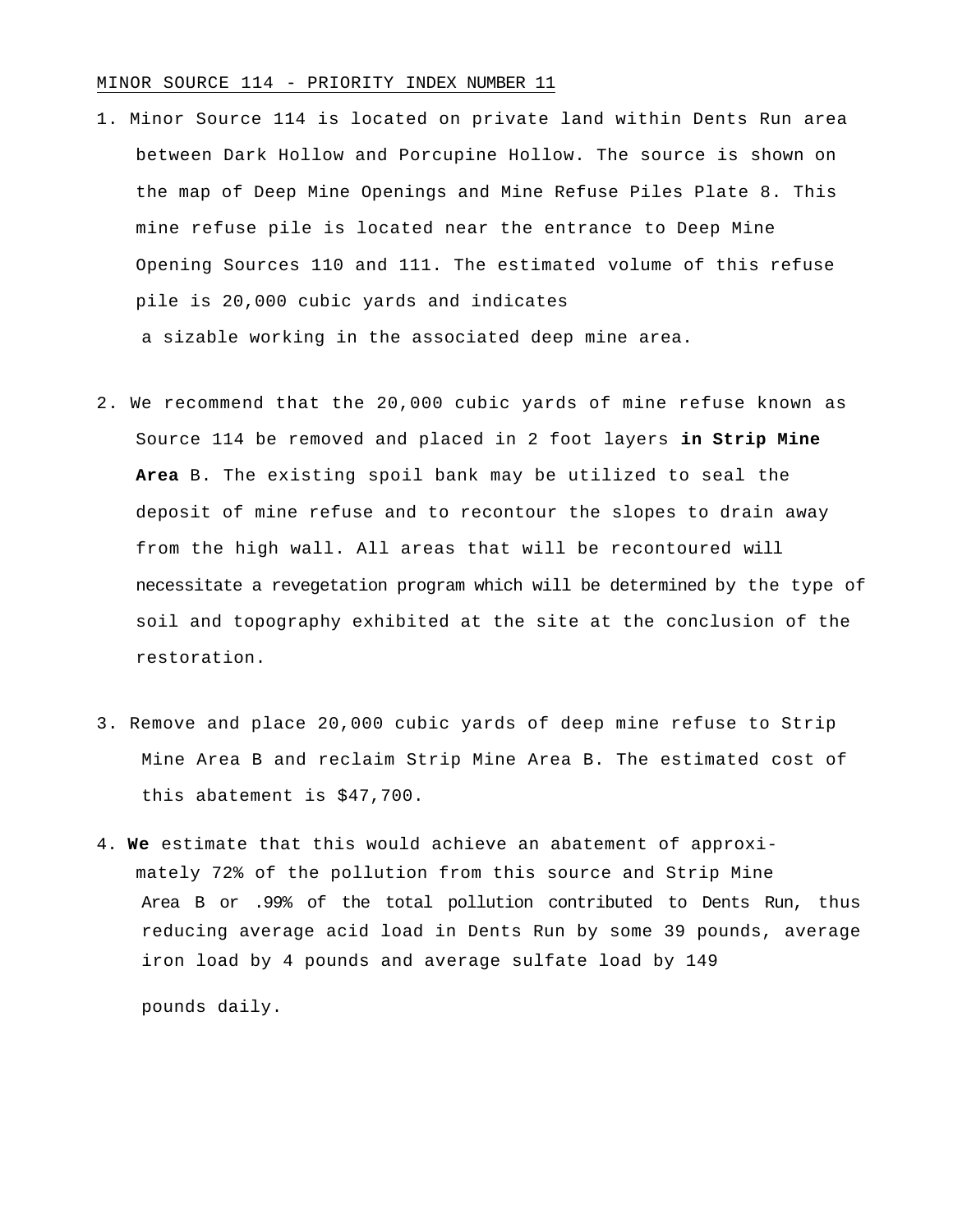### MINOR SOURCE 122 - PRIORITY INDEX NUMBER 12

- 1. Minor Source 122 is located on private land within the Porcupine Hollow area of the Dents Run watershed and is shown on the map of Deep Mine Openings and Refuse Pile Plate 8. This mine refuse pile is located near the entrance to Deep Mine Opening Source 108, The estimated volume of this refuse pile is 13,100 cubic yards.
- 2. We recommend that the 13,100 cubic yards of mine refuse known as Source 122 be removed and placed in 2 foot layers in Strip Mine Area D. The existing spoil banks may be used to seal the deposit of mine refuse and to contour the slopes away from the high wall. All areas that will be contoured will necessitate a revegetation program which will be determined by the type of soil and topography exhibited at the site at the conclusion of the restoration and the grading.
- 3. Remove and place 13,100 cubic yards of deep mine refuse in Strip Mine Area D and reclaim Strip Mine Area D. The estimated cost of this abatement is \$32,300.
- 4. We estimate that this would achieve an abatement of approximately 87% of the pollution from this source and Strip Mine Area D or .78% of the total pollution contributed to Dents Run, thus reducing average acid load in Dents Run by some 30 pounds, average iron load by 3 pounds and average sulfate load by 117 pounds.

 $AB-3$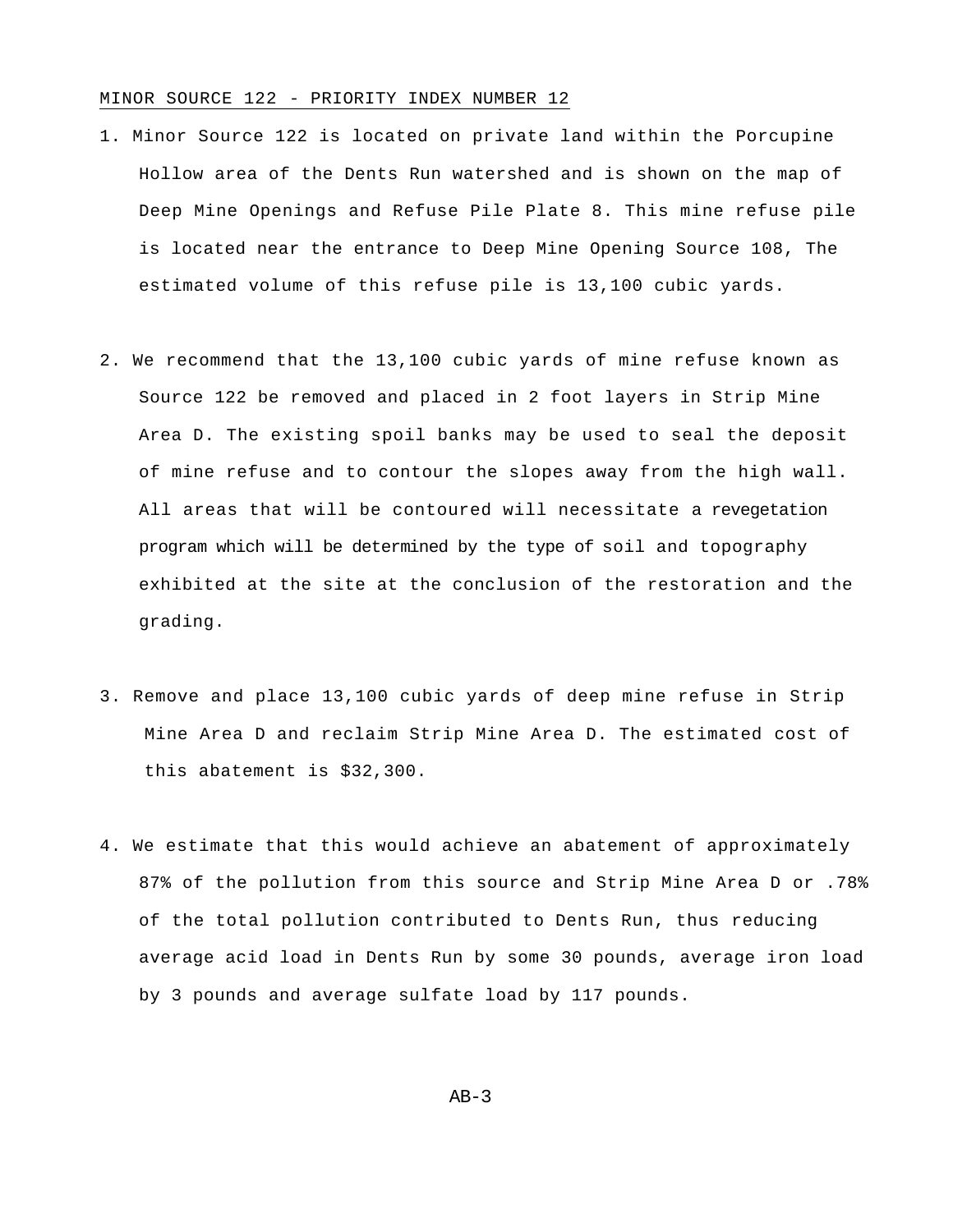### MINOR SOURCE 111 - PRIORITY INDEX NUMBER 13

- 1. Minor Source 111 is located in the Dents Run main stream watershed in close proximity to Minor Source 110 on private land above the abandoned mining settlement of Wilmer.
- 2. Source 111 is the flow from an abandoned deep mine which has been sealed but discharges through an 8 inch pipe placed in the seal.

3. Field and laboratory studies yield the following maximum, minimum and average values for this source:

| SOURCE 111        | MAXIMUM | MINIMUM      | AVERAGE |
|-------------------|---------|--------------|---------|
| Flow gals/day     | 8,000   | 1,000        | 3,000   |
| pH                | 3.4     | 2.7          |         |
| Acidity mg/L      | 960     | 90           | 213     |
| $Iron$ mg/ $L$    | 3.6     | 1.1          | 2.3     |
| Sulfates mg/L     | 2,300   | 230          | 593     |
| Acid Load lbs/day | 10      | $\mathbf{1}$ | 4       |
| Iron lbs/day      | 20      | .01          | . 2     |
| Sulfates lbs/day  | 23      | 4            | 11      |

- 4. Minor Source 111 contributes approximately .1% of the total average acid load per day entering Dents Run.
- 5. Total reclamation of adjacent strip mine workings, including recontouring and revegetation, is recommended for abatement of this source. An area of approximately 18 acres within the watershed is involved and the estimated cost of remedial work is \$81,000.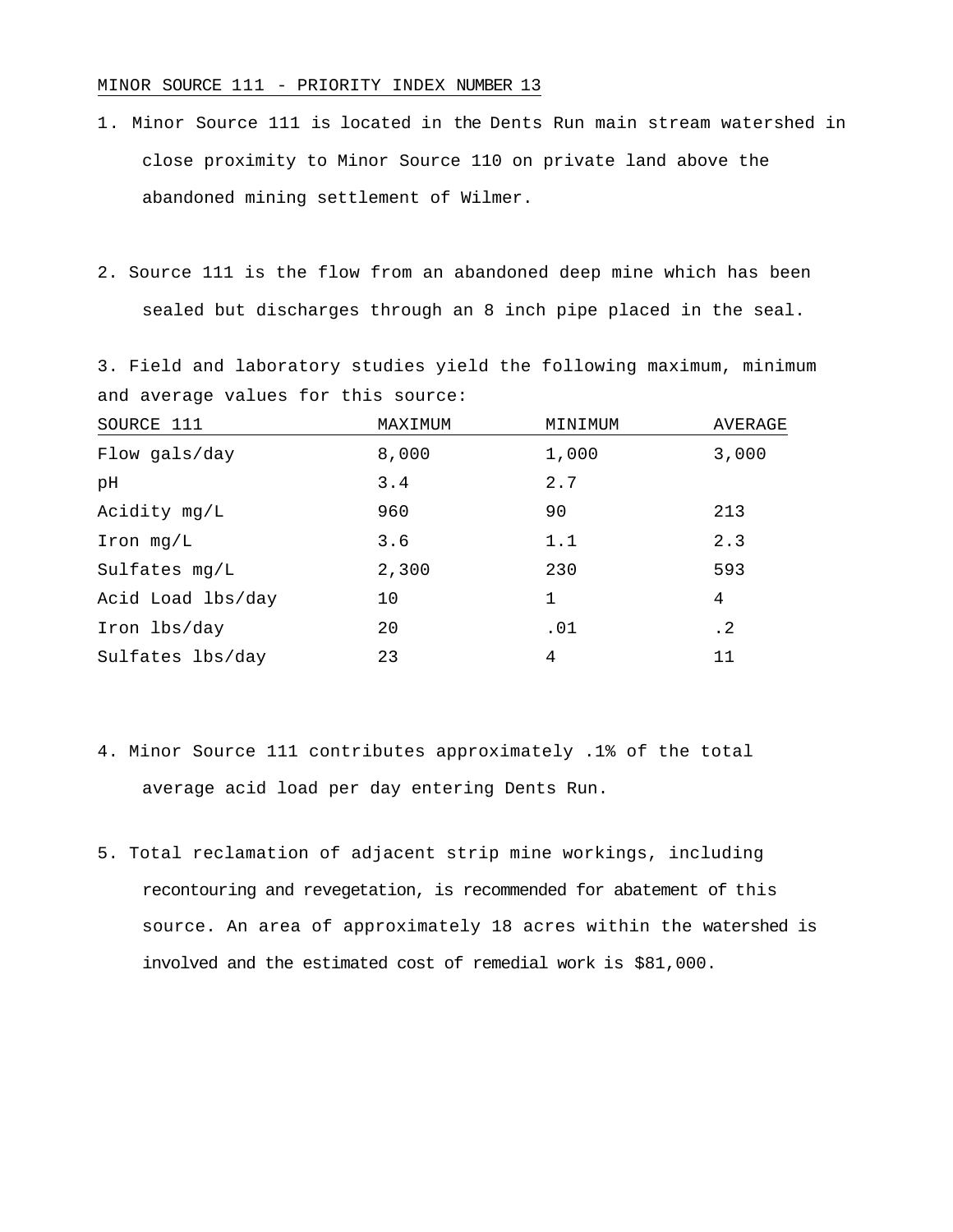6. We estimate that this would achieve an abatement of approximately 70% of the pollution from this source, including adjacent strip mine workings or .75% of the total pollution contributed to Dents Run, thus reducing average acid load in Dents Run by some 29 pounds, average iron load by 3 pounds and average sulfate load by 113 pounds.

### MINOR SOURCE 104 - PRIORITY INDEX NUMBER 14

- 1. Minor Source 104 is located in the Porcupine Hollow sub-basin between Porcupine Hollow and the headwaters of the tributary to Porcupine Hollow adjacent to abandoned strip mine workings. The discharge from this source drains into Porcupine Hollow downstream from its headwaters. It is located on private lands outside the boundary of the State Forest lands.
- 2. Source 104 is seepage from an abandoned deep mine and does not flow in such a way as to permit measurement of quantity. We estimate the acid load contribution from this source and the adjacent strip mine workings as 1.12% of the average daily load entering Dents Run.
- 3. Reclamation of this area will be accomplished in the work for Sources 103 and 109 and estimated cost figures are included therein.
- 4. We estimate that this would achieve an abatement of approximately 60% of the pollution from this source, including adjacent strip

 $AB-3$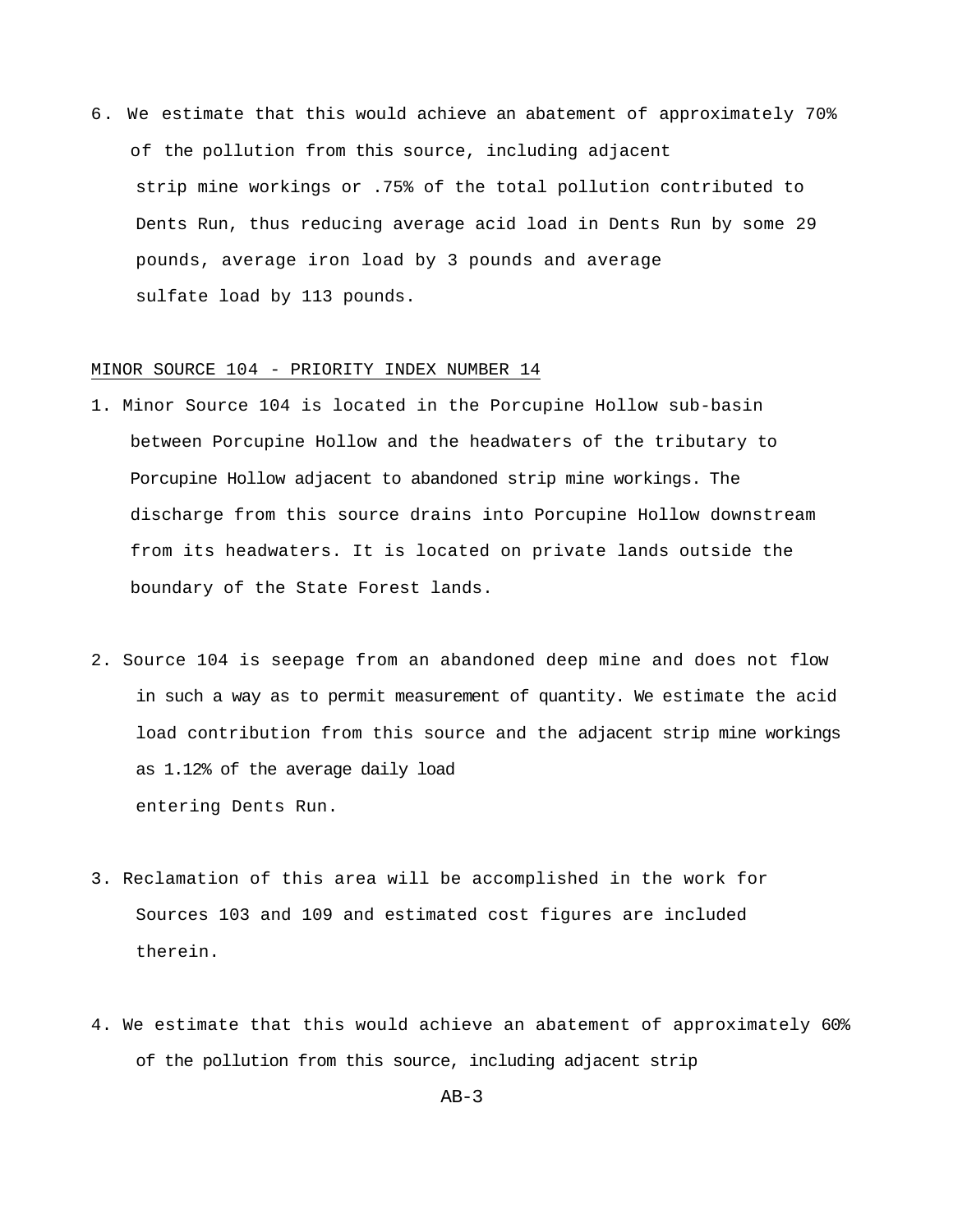mine workings or .67% of the total pollution in Dents Run, thus reducing average acid load in Dents Run by some 26 pounds, average iron load by 3 pounds and average sulfate load by 101 pounds.

### MINOR SOURCE 106 - PRIORITY INDEX NUMBER 15

- 1. Minor Source 106 is located in the Porcupine Hollow sub-basin east of Porcupine Hollow adjacent to abandoned strip mine workings and the discharge from this source drains into Porcupine Hollow. It is located on private property outside the boundary of the State Forest lands.
- 2. Source 106 is the seepage from an abandoned deep mine opening and does not flow in such quantity as to allow for measurement of flow although the seepage is readily visible. We estimate the acid load contribution from this source and the adjacent strip wine workings as .97% **of** the average daily load entering Dents Run.
- 3. Reclamation of this area will be accomplished in the work for Sources 103 and 109 and estimated cost figures are included therein.
- 4. We estimate that this would achieve an abatement of approximately 60% of-the pollution from this source, including adjacent strip mine workings or .58% of the total pollution in Dents Run, thus reducing average acid load in Dents Run by some 23 pounds, average iron load by 1 pound and average sulfate load by 87 pounds.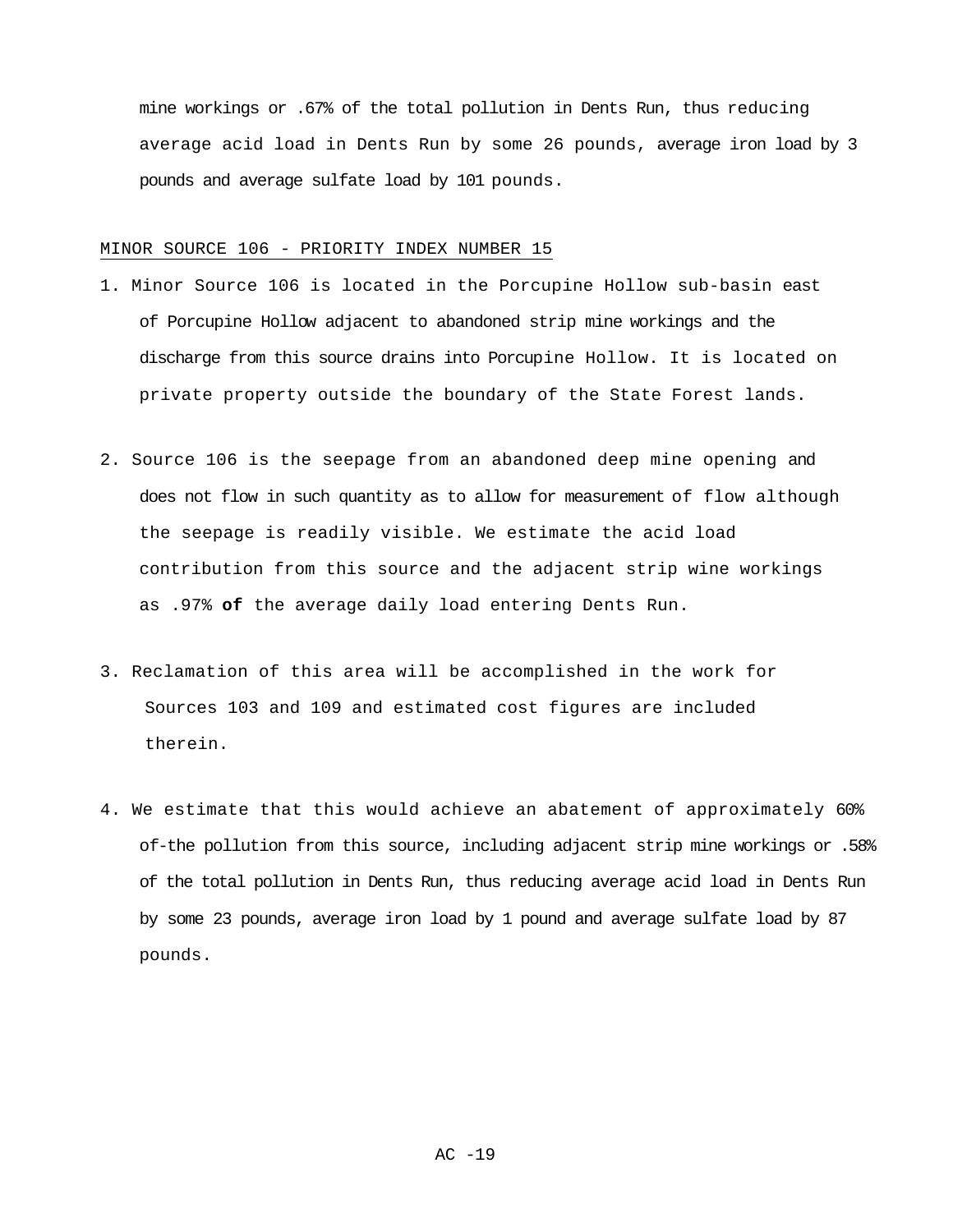- 1. Minor Source 118 is located on private land within the Porcupine Hollow area of the Dents Run Watershed. The source is shown on the map of Deep Mine Openings and Mine Refuse Piles Plate 8. This mine refuse pile is located near the entrance to Deep Mine Opening Source 103. The estimated volume of this mine refuse pile is 8,800 cubic yards.
- 2. We recommend that the 8,800 cubic yards of mine refuse known as Source 118 be removed and placed in 2 foot layers in Strip Mine Area C. The existing spoil from the strip mine may be used to

seal the deposit of refuse and to contour the slopes to drain away from the high wall. A revegetation program will be necessary where and when all contouring has been completed. The soil analysis and topography will determine the type of revegetation necessary at this site.

- 3. Remove and place 8,800 cubic yards of deep mine refuse to Strip Mine Area C and reclaim Strip Mine Area C. The estimated cost of this abatement is \$21,800.
- 4. We estimate that this would achieve an abatement of approximately 89% of the pollution from this source and Strip Mine Area C or .53% of the total pollution contributed to Dents Run, thus reducing average acid load in Dents Run by some 21 pounds,average iron load by 2 pounds and average sulfate load by 80 pounds daily.

 $AB-3$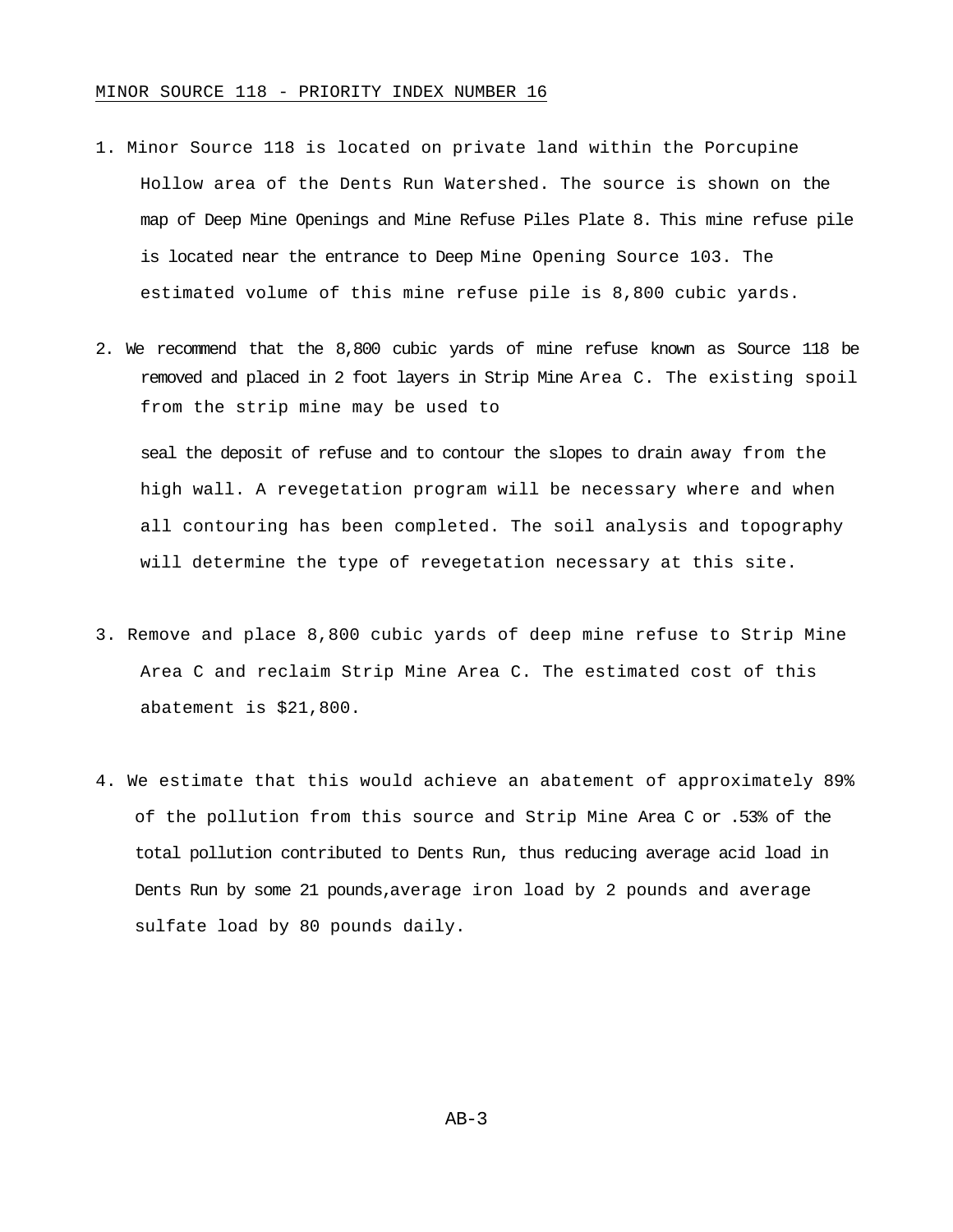## MINOR SOURCE 117 - PRIORITY INDEX NUMBER 17

- 1. Minor Source 117 is located on Pennsylvania State Forest lands within the Porcupine Hollow area of the Dents Run Watershed and is shown on the map of Deep Mine Opening and Mine Refuse Piles Plate 8. This mine refuse pile is also located near the entrance to Deep Mine Opening Source 113. The estimated volume of this refuse pile is 6,500 cubic yards and indicates a sizable working within the associate deep mine area.
- 2. We recommend that the 6,500 cubic yards of mine refuse known as Source 117 be removed and placed in 2 foot layers in Strip Mine Area A. The existing spoil bank may be utilized to seal the deposit of mine refuse and to contour the slopes to drain away from existing high wall. All areas that will be contoured will necessitate a revegetation program which will be determined by the type of soil and topography exhibited at the site at the conclusion of the restoration.
- 3. Remove and place 6,500 cubic yards of deep mine refuse to Strip Mine Area A and reclaim Strip Mine Area A. The estimated cost of this abatement is \$14,500.
- 4. We estimate that this would achieve an abatement of approximately 88% of the pollution from this source and Strip Mine Area A or .39% of the total pollution entering Dents Run, thus reducing average acid load in Dents Run by some 15 pounds, average iron load by 2 pounds and average sulfate load by 59 pounds daily.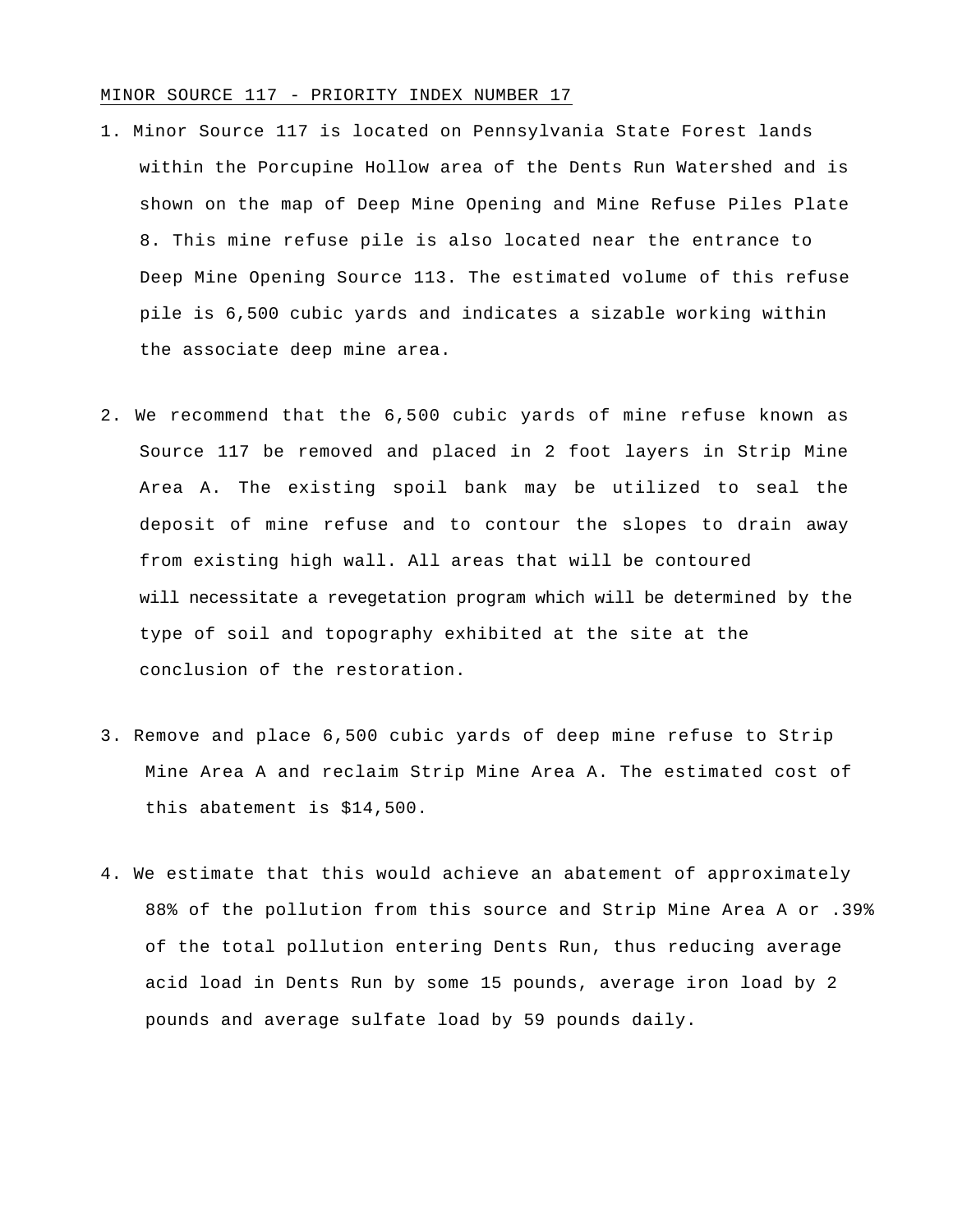### MINOR SOURCE 120 - PRIORITY INDEX NUMBER 18

- 1. Minor Source 120 is located on private lands within the Porcupine Hollow area of the Dents Run Watershed and is shown on the map of Deep Mine Openings and Refuse Piles Plate 8. This mine refuse pile is located near the entrances to Deep Mine Opening Source 104. The estimated volume of this refuse pile is 6,200 cubic yards.
- 2. We recommend that the 6,200 cubic yards of mine refuse known as Source 120 be removed and placed in 2 foot layers in Strip Mine Area C. The existing spoil banks may be used to seal the deposit of mine refuse and to contour the slopes to drain away from the existing high wall. All areas that will be contoured will necessitate a revegetation program which will be determined by the type of soil and topography exhibited at the site at the conclusion of the restoration and grading.
- 3. Remove and place 6,200 cubic yards of deep mine refuse to Strip Mine Area C and reclaim Strip Mine Area C. The estimated cost of the abatement is \$15,300.
- 4. We estimate that this would achieve an abatement of approximately 89% of the pollution from this source and Strip Mine Area C or .37% of the total pollution contributed to Dents Run thus reducing average acid load in Dents Run by some 14 pounds, average iron load by 1 pound and average sulfate load by 56 pounds daily.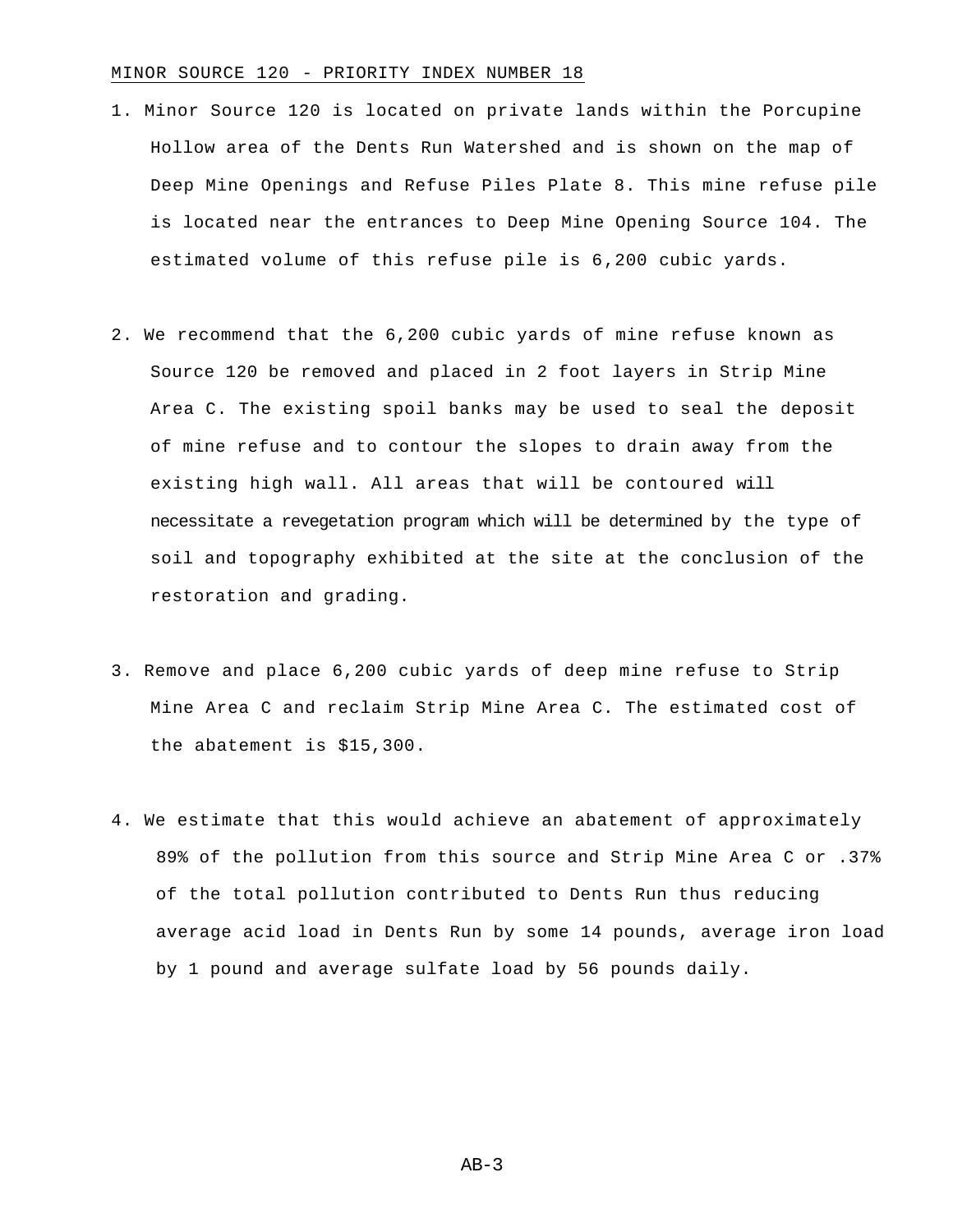### MINOR SOURCE 105 - PRIORITY INDEX NUMBER 19

- 1. Minor Source 105 is located in the Porcupine Hollow sub-basin east of Porcupine Hollow and west of the headwaters of the tributary to Porcupine Hollow adjacent to abandoned strip mine workings, and the discharge from this source drains into Porcupine Hollow downstream from its headwaters. It is located on private lands outside the boundary of the State Forest lands.
- 2. Source 105 is seepage from an abandoned deep mine and does not flow in such quantity as to permit volumetric measurement. We estimate the acid load contribution from this source and the adjacent strip mine workings as .59% of the average daily load in Dents Run.
- 3. Reclamation of this area will be accomplished in the work for Sources 103 and 109 and estimated cost figures are included therein.
- 4. We estimate that this would achieve an abatement of approximately 60% of the pollution from this source, including adjacent strip mine workings or .35% of the total pollution entering Dents Run, thus reducing average acid load in Dents Run by some 14 pounds, average iron load by 1. pound and average sulfate load by 53 pounds.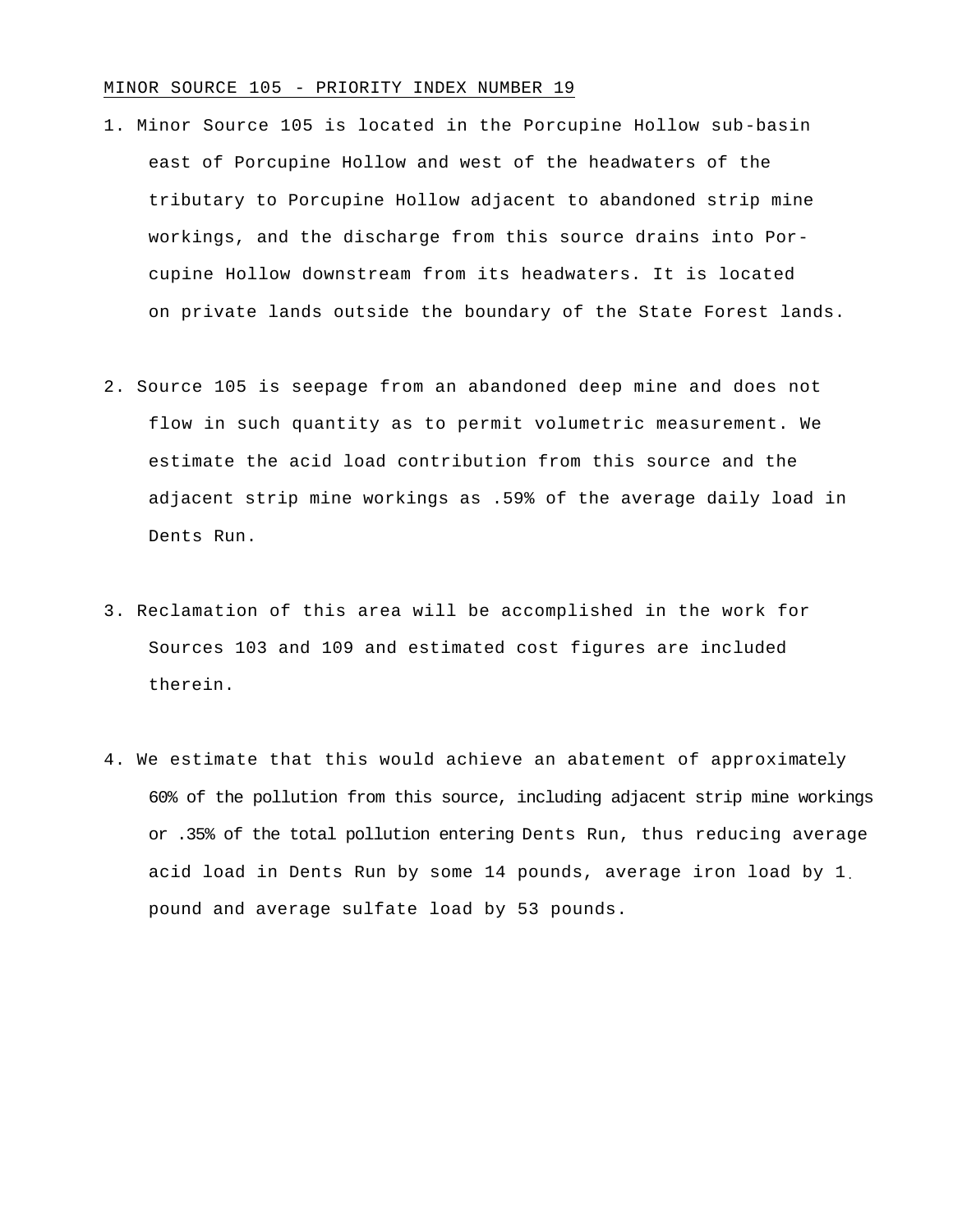### MINOR SOURCE 119 - PRIORITY INDEX NUMBER 20

- 1. Minor Source 119 is located within the Porcupine area of the Dents Run Watershed. This source is shown on the map of Deep Mine Openings and Mine Refuse Piles Plate 8. This Mine Refuse Pile is located near the Deep Mine Opening Source 109. The estimated volume of the mine refuse pile is 5,200 cubic yards.
- 2. We recommend that the 5,200 cubic yards of mine refuse known as Source 119 be removed and placed in 2 foot layers in Strip Mine Area C. The existing spoil bank may be used for sealing the deposit of mine refuse and to contour the slopes away from the high wall to facilitate drainage. A revegetation program will be necessary wherever recontouring and grading has been completed. When recontouring and grading has been completed, a soil analysis should be performed to determine the best possible revegetation to be used.
- 3. Remove and place 5,200 cubic yards of deep mine refuse to Strip Mine Area C and reclaim Strip Mine Area C. The estimated cost of this abatement is \$14,000.
- 4. We estimate that this would achieve an abatement of approximately 89% of the pollution from this source and Strip Mine Area C or

.31% of the total pollution contributed to Dents Run, thus reducing average acid load in Dents Run by some 12 pounds, average iron load b y 1 pound and average sulfate load by 47 pounds daily.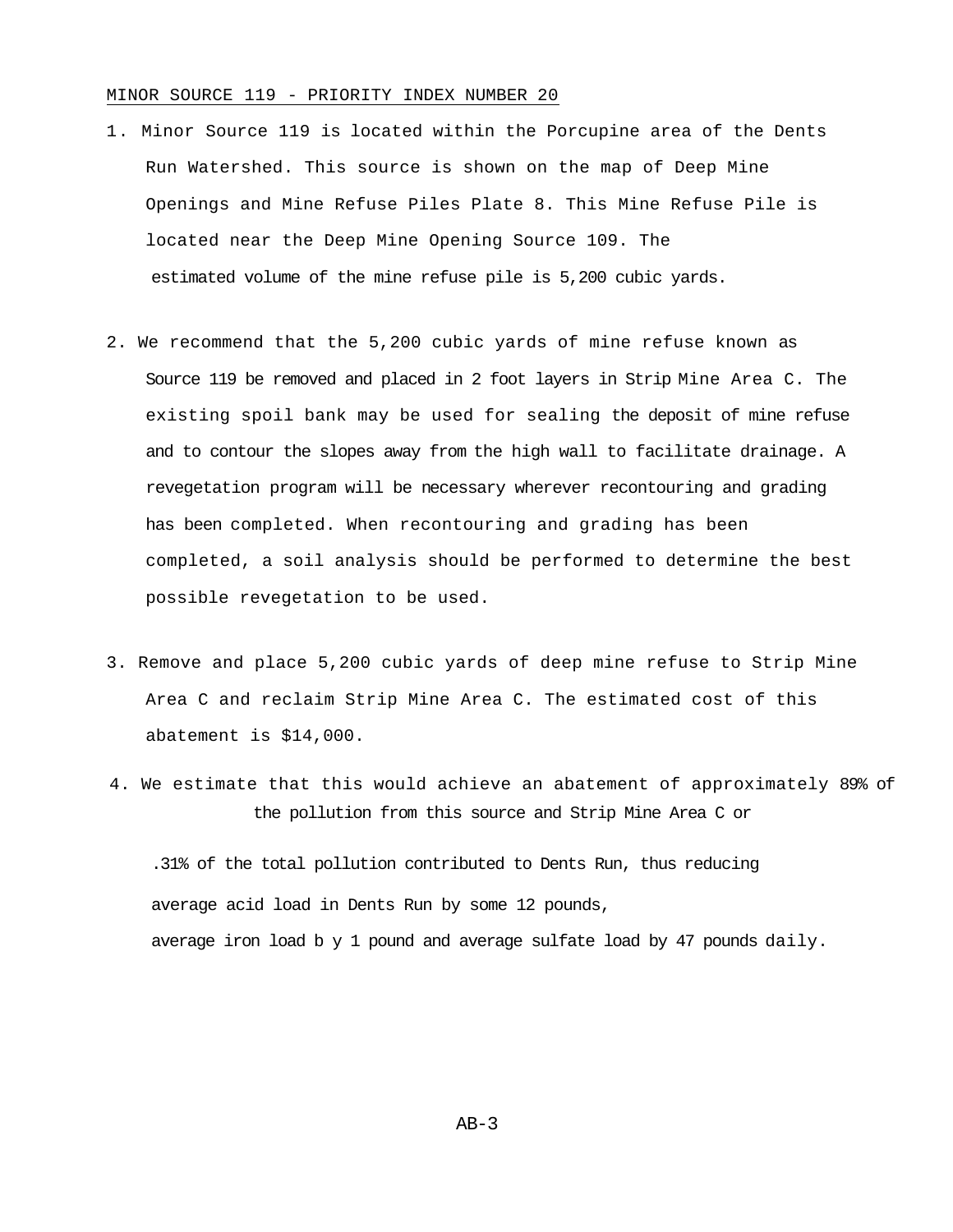### MINOR SOURCE 116 - PRIORITY INDEX NUMBER 21

- 1. Minor Source 116 is located on the Pennsylvania State Forest lands within the Porcupine Hollow area of the Dents Run Watershed and is shown on the map of Deep Mine Openings and Refuse Piles Plate 8. This mine refuse pile is also located near the .entrance to Deep Mine Opening Source 112. The estimated volume of this refuse pile is 2,500 cubic yards which also indicates limited workings in the associated deep mine.
- 2. We recommend that the 2,500 cubic yards of mine refuse known as Source 116 be removed and placed in 2 foot layers in Strip Mine Area A. The existing spoil bank may be used to seal the deposit of mine refuse and to recontour the slopes to drain away from the existing high wall. All areas that will be recontoured will necessitate a revegetation program which will be determined by the type of soil and topography exhibited at this site at the conclusion of the restoration and grading.
- 3. Remove and place 2,500 cubic yards of deep mine refuse to Strip Mine Area A and reclaim Strip Mine Area A. The estimated cost of this abatement is \$8,800.
- 4. We estimate that this would achieve an abatement of approximately 88% of the pollution from this source and Strip Mine Area A or 15% of the total pollution contributed to Dents Run, thus reducing the average acid load in Dents Run by some 6 pounds, average iron load by 1 pound and average sulfate load by 23 pounds daily.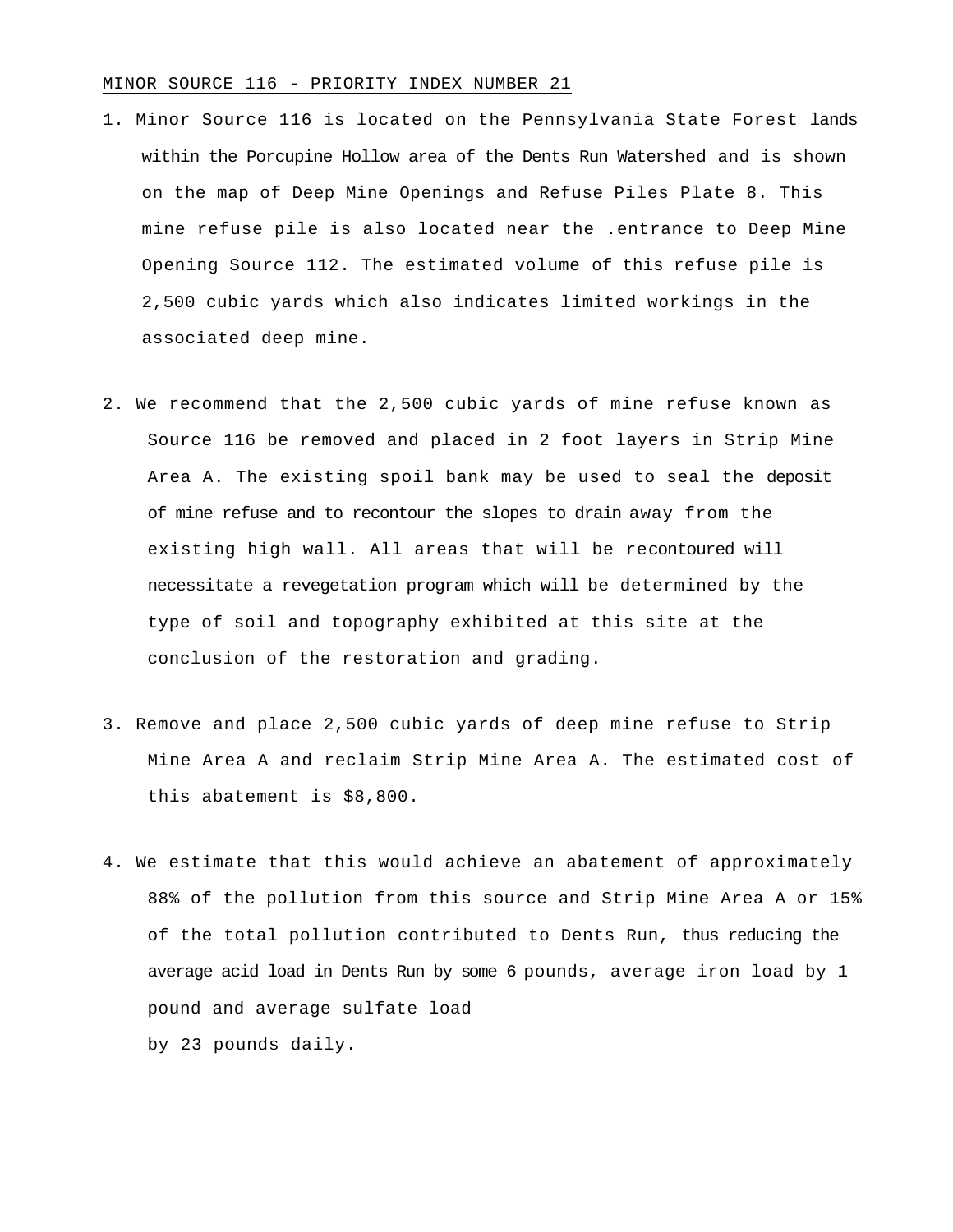### MINOR SOURCE 115 - PRIORITY INDEX NUMBER 22

- 1. Minor Source 115 is located on private property within Porcupine Hollow area of the Dents Run Watershed and is shown on the map of Deep Mine Openings and Mine Refuse Piles Plate 8. This mine refuse pile is also located near the entrances to Deep Mine Opening Sources 101 and 102. The relatively small volume of the refuse pile is 2,070 cubic yards and indicates the associated Sources 101 and 102 to be limited in size.
- 2. We recommend that the 2,070 cubic yards of mine refuse known as Source 115 be removed and placed in Strip Mine Area A in 2 foot layers. The existing spoil bank may be used to seal the deposit of mine refuse and contour slopes to drain away from the existing high wall. All areas that will be recontouredwill necessitate a revegetation program which will be determined by the type of soil and topography exhibited at the site at the conclusion of the restoration.
- 3. Remove and place 2,070 cubic yards of deep mine refuse to Strip Mine Area A and reclaim Strip Mine Area A. The estimated cost of this abatement is \$8,500.
- 4. We estimate that this would achieve an abatement of approximately 86% of the pollution from this source and Strip Mine Area A or .12% of the total pollution contributed to Dents Run, thus reducing average acid load in Dents Run by some 5 pounds, average iron load by .5 pounds and average sulfate load by 18 pounds daily.

 $AB-3$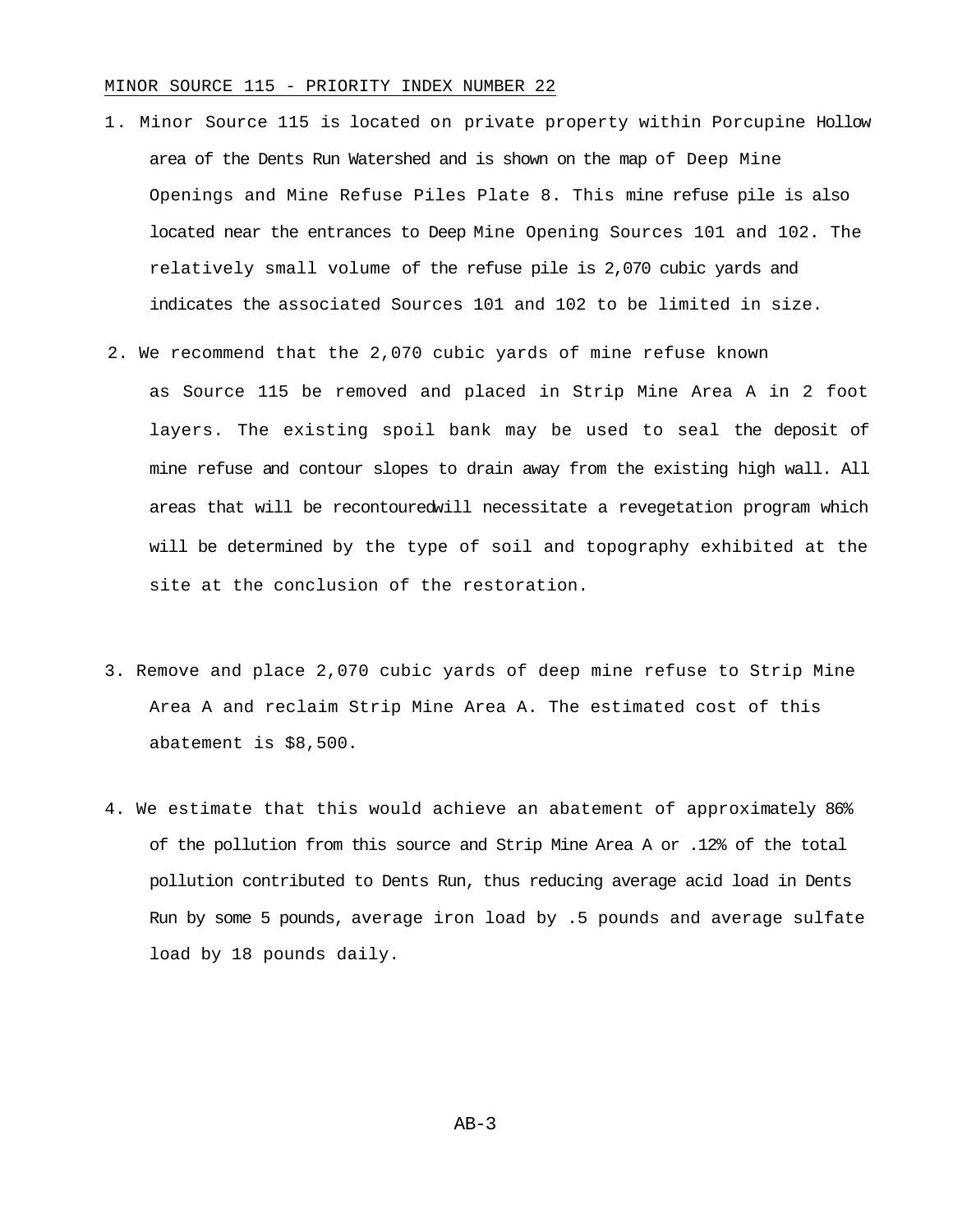### MINOR SOURCE 121 - PRIORITY INDEX NUMBER 23

- 1. Minor Source 121 is located on private lands within the Porcupine Hollow area of the Dents Run Watershed and is shown on the map of Deep Mine Openings and Refuse Piles Plate 8. This mine refuse pile is located near the entrance to Deep Mine Opening Source 107. The estimated volume of this refuse pile is 3,000 cubic yards.
- 2. We recommend that the 3,000 cubic yards of mine refuse known as Source 121 be removed and placed in 2 foot layers in Strip Mine Area E. The existing spoil bank may be used to seal the deposit of mine refuse and to contour the slopes away from the high wall. All areas that will be recontoured will necessitate a revegetation program which will be dependent upon a soils analysis and the topography exhibited at the site at the conclusion of the restoration and grading.
- 3. Remove and place 3,000 cubic yards of deep mine refuse in Strip Mine Area E and reclaim Strip Mine Area E. The estimated cost of this abatement is \$8,800.
- 4. We estimate that this would achieve an abatement of approximately 377 of the pollution from this source and Strip Mine Area E or .087 of the total pollution contributed to Dents Run, thus reducing the average acid load in Dents Run by some 3 pounds, average iron load by less than 1 pound and average sulfate load by 12 pounds daily.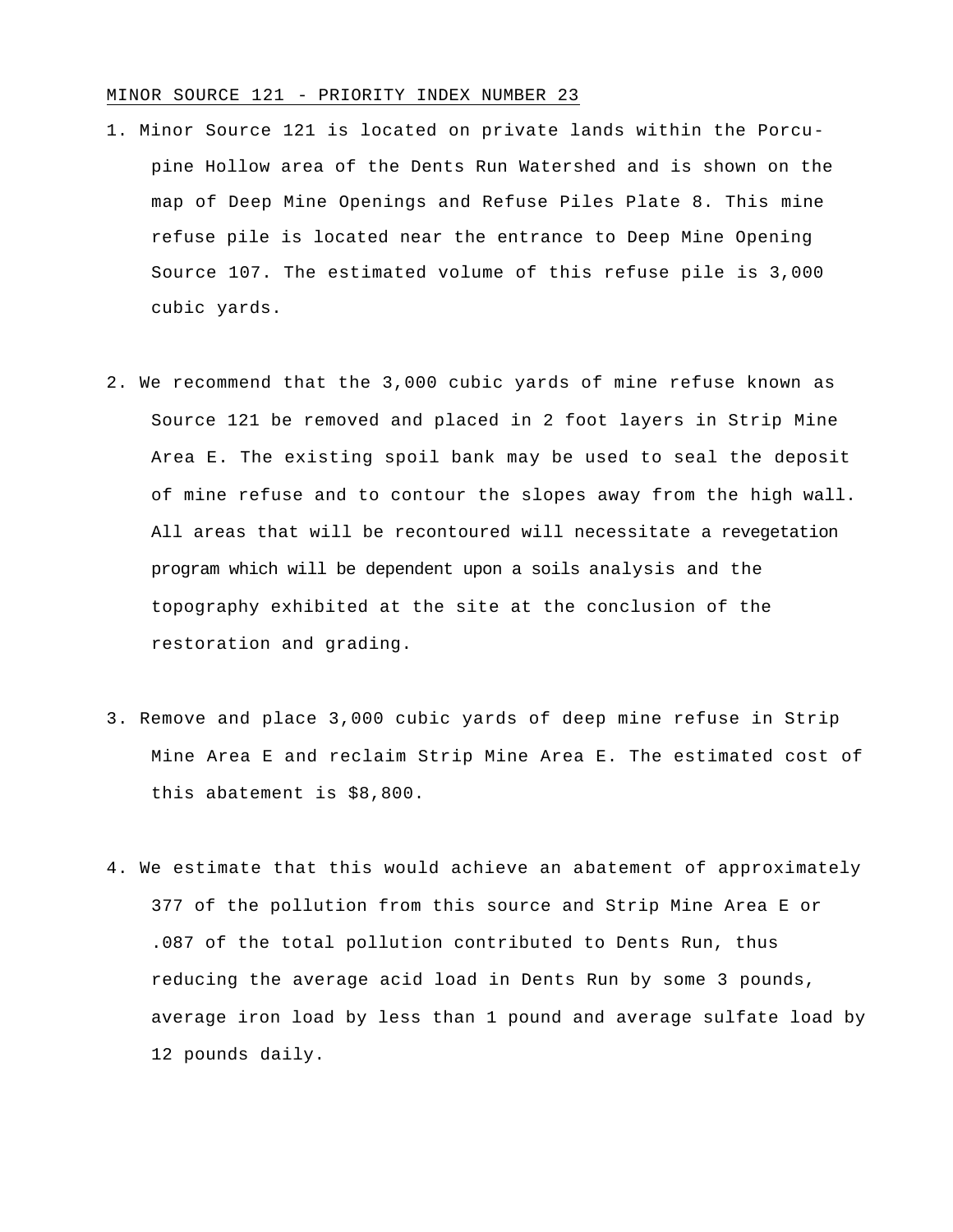### MINOR SOURCE 125 - PRIORITY INDEX NUMBER 24

- 1. Minor Source 125 is located in the Porcupine Hollow sub-basin slightly upstream from the confluence of Porcupine Hollow and Dents Run. It is within the boundary of the State Forest land.
- 2. Source 125 is an abandoned strip mine working of approximately 25 acres of un-reclaimed land and approximately 25 acres of random reclaimed land.
- 3. Source 125 contributes approximately 4.6% of the total average daily acid load entering Dents Run. It has been listed as Priority Index Number 24, however, because the total reclamation of this area will provide the abatement for Sources 112 and 113 and the estimated contribution from this source has been applied to the estimated contribution from Sources 112 and 113 in the preparation of the Priority Index and the Phase B Cost Summary.

### MISCELLANEOUS SOURCES - PRIORITY INDEX NUMBER - NONE ASSIGNED

- 1. Miscellaneous sources are additional active or abandoned strip mine areas within the watershed totaling an additional 596 acres of which 410 acres are un-reclaimed and 186 acres are randomly reclaimed. Only 210 of the total acres are located within the bounds of the State Forest land, the remainder being on private property.
- 2. We estimate that the total contribution from these areas to the average daily total acid load entering Dents Run is 28.7%.

 $AB-3$